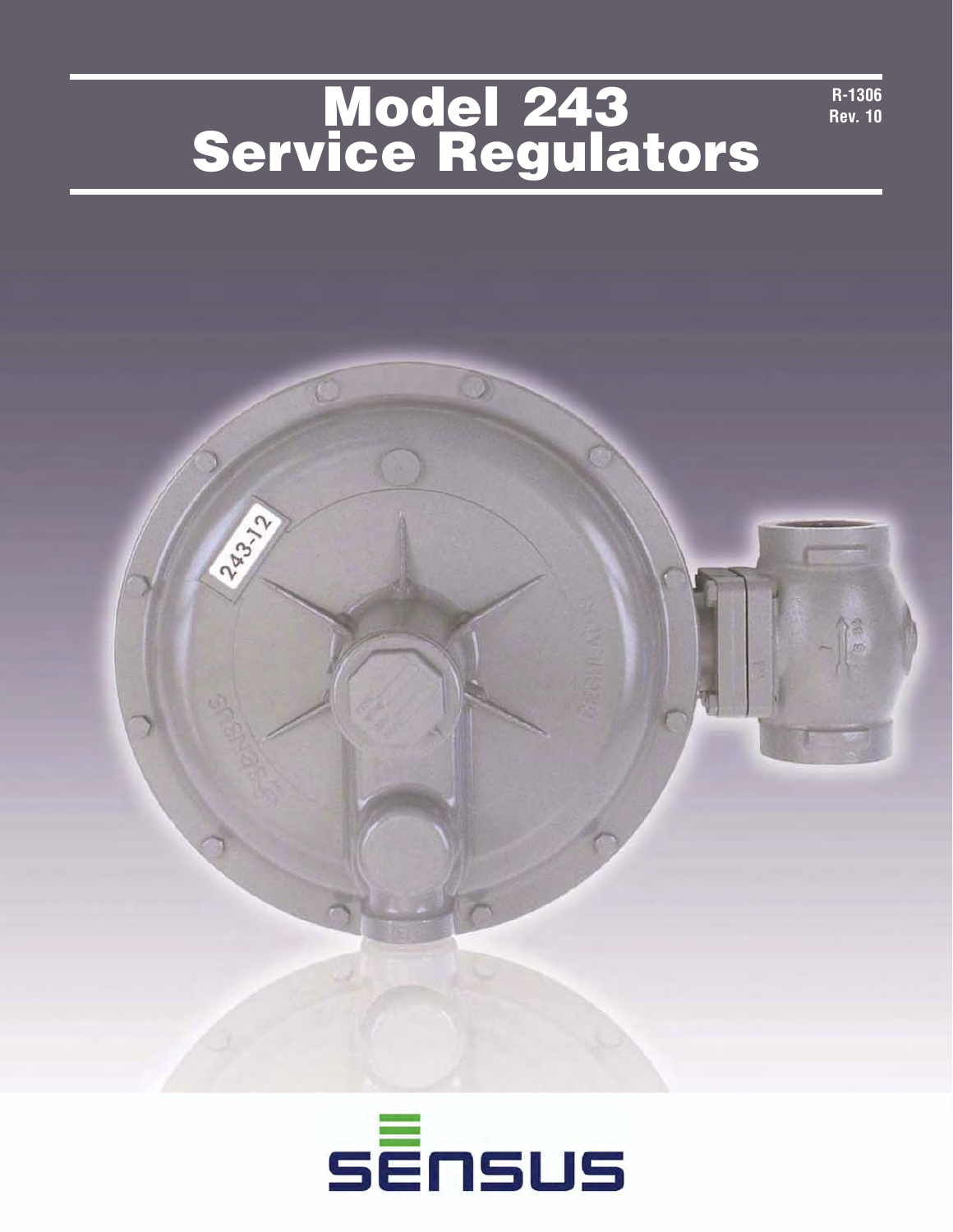#### **243 Service Regulators**

These large capacity service regulators are designed and built for commercial, industrial and gas distribution work. They are right at home in such places as factories and foundries, district regulator stations, commercial laundries and laundromats, motels-hotels and apartments, bakeries, restaurants, schools, churches and hospitals.

The versatile 243 is used for all kinds of gas fueled equipment . . .boilers, burners, furnaces, ovens, heaters, kilns, engines, air conditioners, etc.

Remarkable field versatility results from the union connection between the fully interchangeable bodies and diaphragm-case

assemblies. They are easy to install, adjust, inspect and service in all kinds of piping arrangements.

While used primarily for natural gas services, Model 243 regulators perform equally well on LPG vapor, air, dry CO<sub>2</sub>, nitrogen and other inert gas applications. Contact your representative for special construction which may be available for certain corrosive gases.

**Spring Part Number** 

143-82-021-00 143-82-021-01 143-82-021-02 143-16-021-03 143-16-021-04 143-16-021-05 143-16-021-11 143-16-021-06 143-16-021-07 143-16-021-08 143-16-021-08 143-16-021-08 143-16-021-13

| <b>Basic Models</b> | 243-12<br><b>Model Numbers</b> | <b>Variation</b>                           | $243 - 8$<br><b>Model Numbers</b> |  |
|---------------------|--------------------------------|--------------------------------------------|-----------------------------------|--|
|                     | 243-12-1                       | Standard* Regulator                        | $243 - 8 - 1$                     |  |
|                     | 243-12-2                       | Regulator with Internal Relief Valve (IRV) | 243-8-2                           |  |
|                     | 243-12-4                       | Regulator with Low Pressure Cut-Off (LPCO) | $243 - 8 - 4$                     |  |
|                     | 243-12-6                       | Regulator with both IRV and LPCO           | $243 - 8 - 6$                     |  |
|                     |                                | <b>High Pressure Regulator</b>             | 243-8HP                           |  |
|                     |                                | Pressure Loaded Regulator                  | 243-8PL                           |  |

For additional information on IRV refer to page 5. For LPCO refer to page 6

\*The term standard refers to non-IRV configurations.

#### **Outlet Pressure Ranges and Springs Spring Color 243-12 243-8**<br>243-8 **243-8** Red-Black Blue-Black Green-Black Red Blue Green Orange-Black **Orange** Black Cadmium Cadmium --- --- --- 31 ⁄2" to 61 ⁄2" w.c. 5" to 8½" w.c. 6" to 14" w.c. 10" to 18" w.c. 12" to 28" w.c. 1 to 2 psi 11 ⁄2 to 3 psi 11 ⁄2 to 3 psi 31 ⁄2" to 61 ⁄2" w.c. 5" to 81 ⁄2" w.c. 6" to 14" w.c. --- --- 12" to 28" w.c. --- 1 to 2 psi 2 to 41 ⁄2 psi 3 to 5 psi◆ 3 to 61 ⁄2 psi\*

**Pipe Sizes**

| Model                           | <b>Pipe Size</b>                            |
|---------------------------------|---------------------------------------------|
| 243-12-1<br>and<br>243-12-2     | $1\frac{1}{2}$ , $\frac{1}{2}$<br>and $2"$  |
| $243 - 8 - 1$<br>and<br>243-8-2 | $1\frac{1}{2}$ , $1\frac{1}{2}$<br>and $2"$ |
| 243-8HP                         | $1\frac{1}{2}$ , $1\frac{1}{2}$<br>and $2"$ |

Cadmium White t

#### **Temperature Limits**

The Model 243 Regulator may be used for flowing gas temperatures from -20°F to 150°F.

6 to 10 psi\*

#### **Buried Service**

--- ---

t<br>Twhite is nested inside Cadmium \*Model 243-8HP only <a>
\*Model 243-8-2 (IRV) only.

The Model 243 Regulator is not recommended for buried service.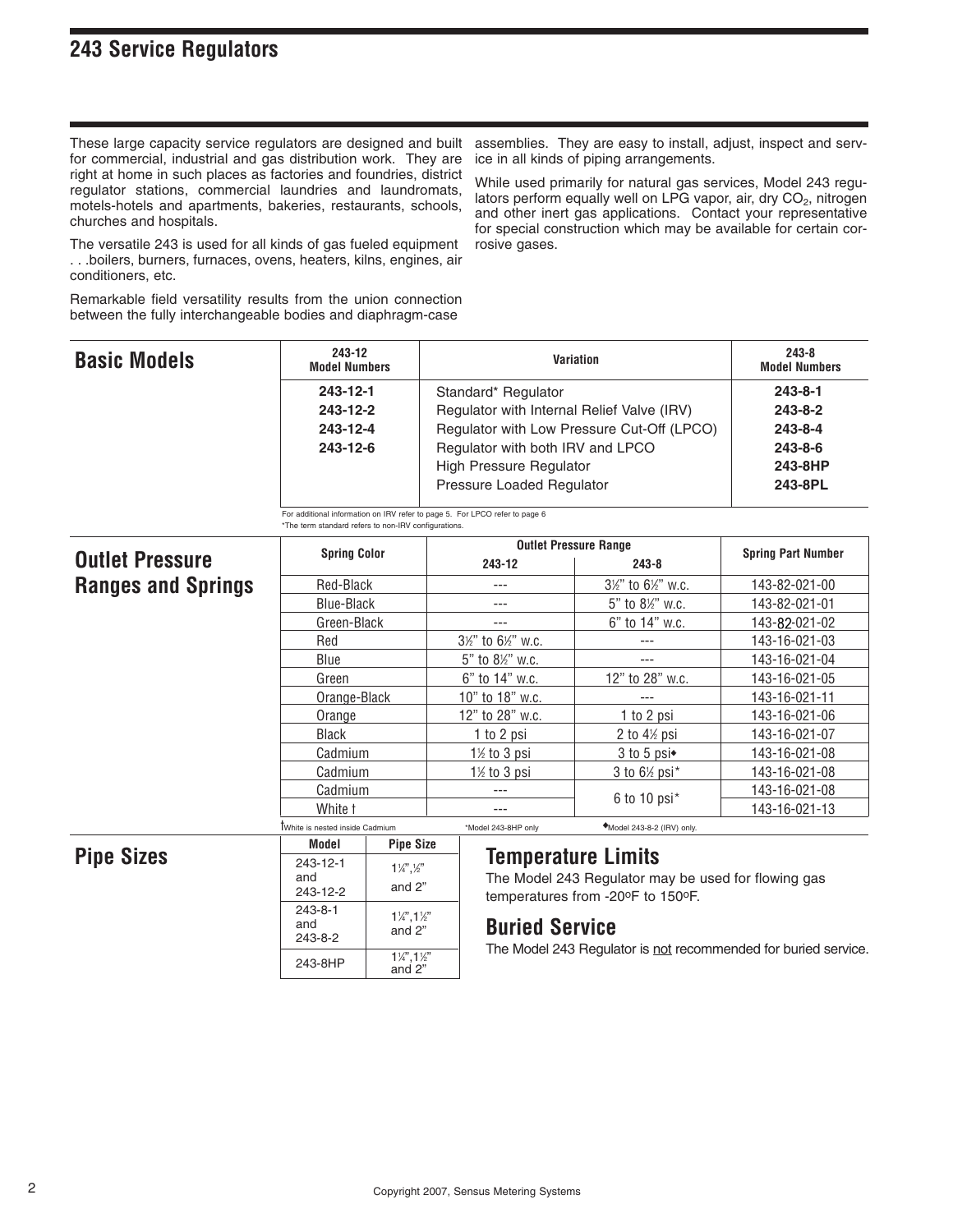# sĒnsus

| <b>Maximum Inlet</b>             | Regulator                                |                |                          |         |                          |     |                 |               |               |               |              |
|----------------------------------|------------------------------------------|----------------|--------------------------|---------|--------------------------|-----|-----------------|---------------|---------------|---------------|--------------|
| Pressure, psig                   | Model                                    | $1\frac{1}{3}$ | $*1\frac{1}{4}$          | $-1.22$ | $*1"$                    | 3/3 | $\frac{3}{4}$ " | $\frac{1}{2}$ | $\frac{3}{8}$ | $\frac{1}{4}$ | .207"        |
|                                  | and Size                                 | 30°            | 10°                      | 30°     | 10°                      | 30° | $10^{\circ}$    | 10°           | 10°           | 10°           | $10^{\circ}$ |
|                                  | $1\frac{1}{4}$ , 243-12                  | 15             | 25                       | 25      | 40                       |     | 60              | 100           | 125           | 125           | ٠            |
|                                  | 1½", 243-12                              | 15             | 25                       | 25      | 40                       |     | 60              | 100           | 125           | 125           | ٠            |
|                                  | 2", 243-12                               | 15             | 25                       | 25      | 40                       | 40  | 60              | 100           | 125           | 125           | ٠            |
|                                  | $1\frac{1}{4}$ , 243-8                   | -              | $\overline{\phantom{a}}$ |         | $\overline{\phantom{a}}$ |     | 40              | 80            | 100           | 125           | 125          |
|                                  | $1\frac{1}{2}$ , 243-8                   | -              | $\overline{\phantom{a}}$ | 25      | ٠                        |     | 40              | 80            | 100           | 125           | 125          |
|                                  | $2"$ , 243-8                             | -              | $\overline{\phantom{a}}$ | 25      | ٠                        | 40  | 80              |               |               | 125           | ٠            |
|                                  | 1 <sup>1</sup> / <sub>4</sub> ", 243-8HP | ۰              | $\overline{\phantom{a}}$ |         | -                        |     | 40              | 80            | 100           | 125           | ٠            |
|                                  | 1%", 243-8HP                             | ۰              | $\blacksquare$           | 25      | -                        | ۰   | 40              | 80            | 100           | 125           | ٠            |
| *External Control Regulator Only | 2", 243-8HP                              | ٠              | ٠                        | 25      | ٠                        |     | 40              | 80            | 100           | 125           | ٠            |

#### **Fixed Factor billing**

Regulator accuracy is essential to measurement accuracy, and because the 243 is so precise, it is ideal for Pressure-Factor Measurement,<br>Pressure Compensated Compensated Metering, Fixed Factor Billing, etc.

The table below gives the pressure accuracies obtainable with 243-12 and 243-8 regulators at the capacities in the tables on pages 8 to 19.

The 243 will hold outlet pressure within the indicated percentage limits from set flow (250 scfh) to the flows given in the capacity tables. Percentages are all based on absolute pressure using 14.4 psia as atmospheric.

As an example, referring to page 10, a 11 ⁄2" Model 243-12- 2 with 1" orifice, 30°, valve, 15 psig inlet and 11" w.c. setpoint (green spring) at 2" w.c. droop has a gas capacity of 9800 scfh. Per the below table, this regulator at these conditions will hold outlet pressure at 11" w.c.  $\pm$  1/2% (2" w.c.) from 250 to 9800 scfh (based on absolute pressure).

For higher outlet pressures, greater capacities, increased accuracies, and excessive inlet pressure variations, use the 243-RPC pilot operated regulator (see page 7).

| <b>Set Point</b> | <b>Droop</b> | <b>Accuracy</b>                        |
|------------------|--------------|----------------------------------------|
| $6"$ w.c.        | 1" w.c.      | + $\frac{1}{2}\%$ and $-\frac{1}{2}\%$ |
| 7" w.c.          | 1" w.c.      | + $\frac{1}{2}\%$ and $-\frac{1}{2}\%$ |
| 11" w.c.         | 2" w.c.      | $+$ ½% and -½%                         |
| 18" w.c.         | $3"$ w.c.    | $+1\%$ and -1%                         |
| 1psi             | $0.3$ psi    | $+1\%$ and $-2\%$                      |
| 1psi             | $0.2$ psi    | $+1\%$ and $-1\frac{1}{2}\%$           |
| 2psi             | $0.6$ psi    | $+1\%$ and $-4\%$                      |
| 3psi             | $0.3$ psi    | $+1\%$ and $-2\%$                      |
| 3psi             | $0.6$ psi    | $+1\%$ and $-3\frac{1}{2}\%$           |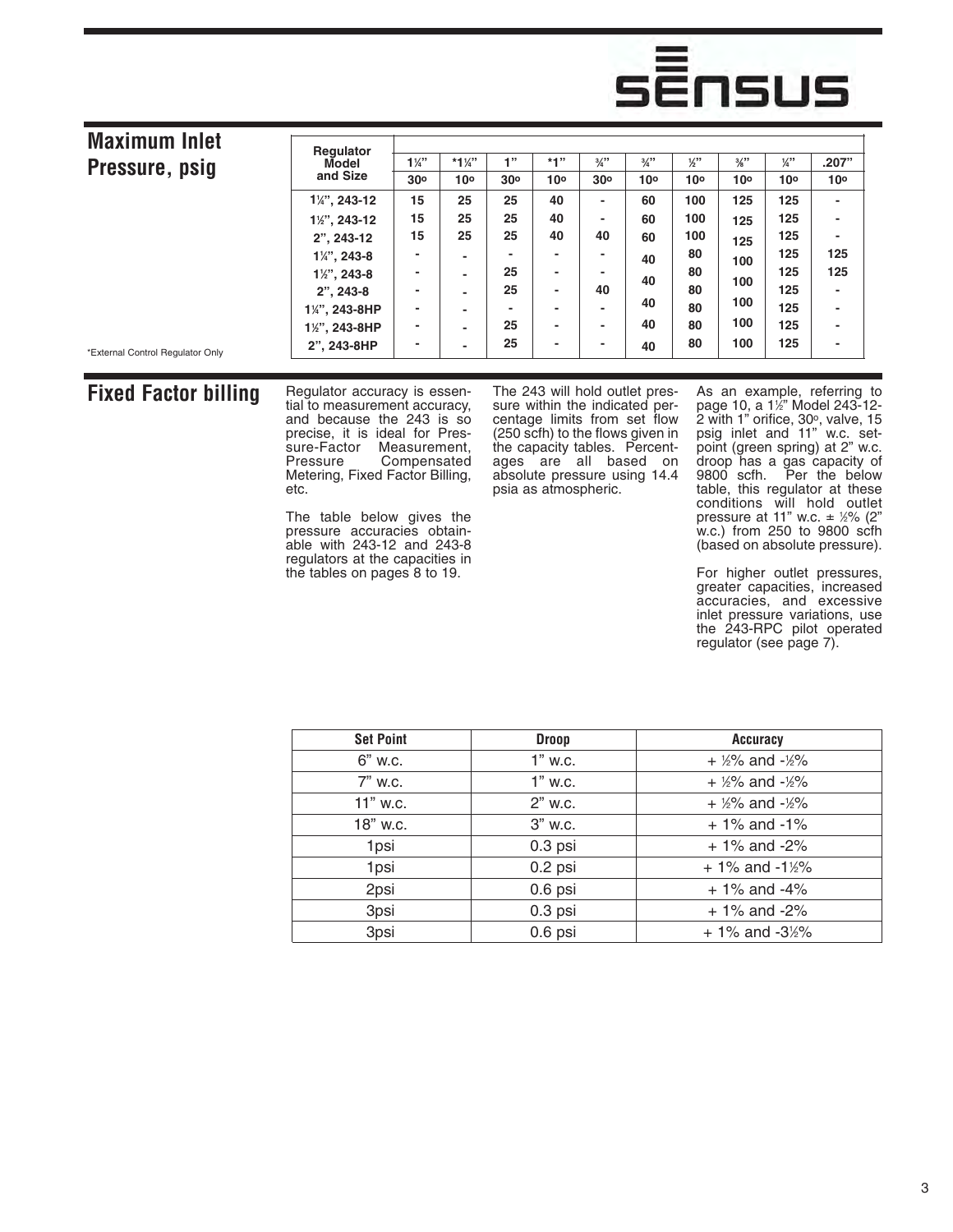### **Construction and Design Features**



**Model 243-12-1 Travel Stop**



A travel stop is located in the 243-12-1 and the 243-12-4 to provide overpressurization protection.

Caution: Turn gas on slowly. If an outlet stop valve is used, it should be opened first. Do not overload the diaphragm with a sudden surge of inlet pressure. Monitor the outlet pressure during start-up to prevent an outlet pressure overload. **Refer to RM-1306 for more detailed start-up procedures.**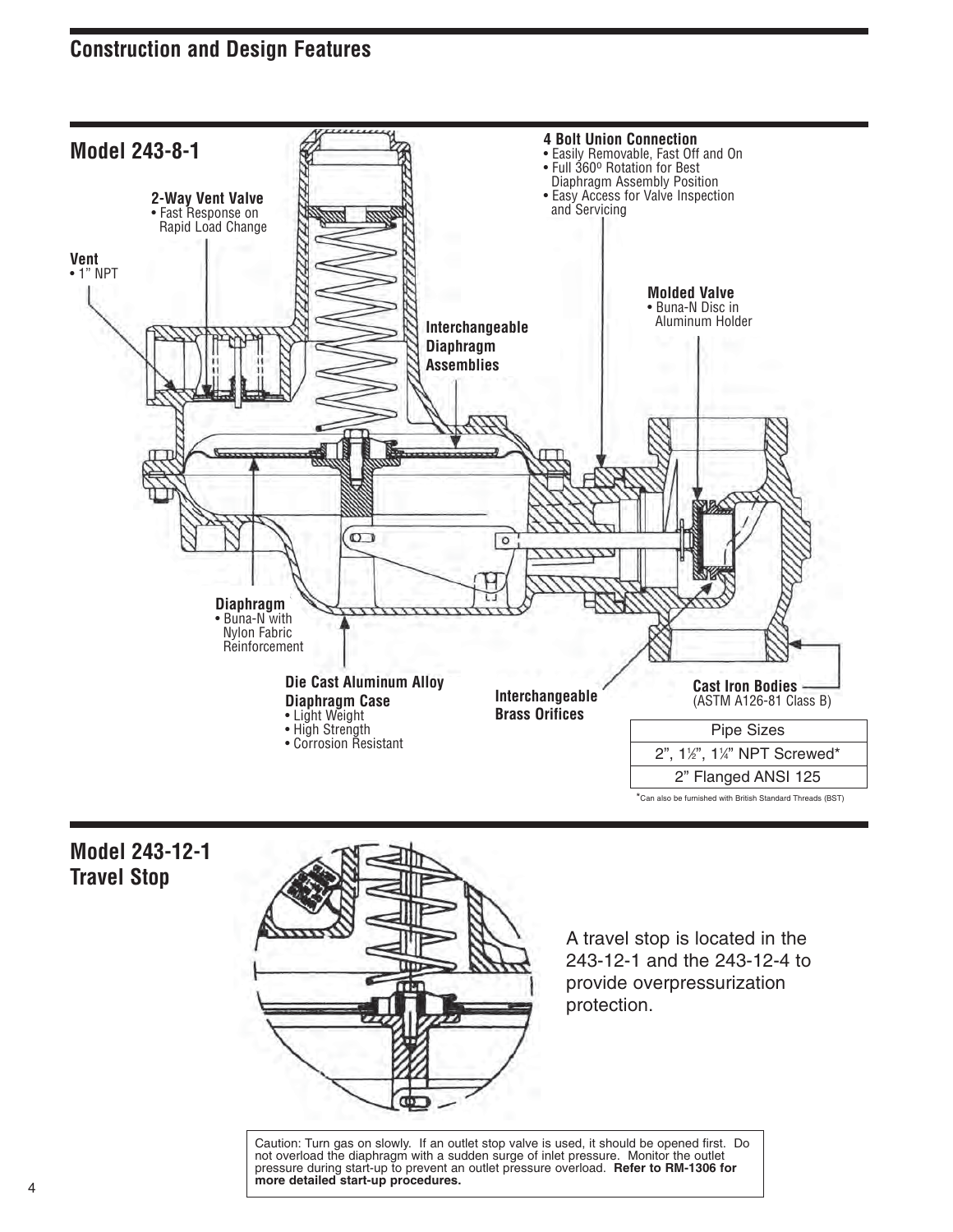### **Operation of the Internal Relief Valve**

The internal relief valve is optional (refer to Basic Models Table, page 2).

Often called an "IRV", it is built into the center of the diaphragm assembly as shown in the adjoining sketch and works in essentially the same way as standard relief valves.

It opens when outlet pressure exceeds the setpoint by approximately 9" w.c. thereby allowing excess gas to escape through the vent to atmosphere. An optional spring is available on the 243- 8-2 for relieving at approximately 20" w.c. above set point. A cross-section of a complete 243 with IRV is shown on page 6.

Performance is given on the curves at the right. The IRV will prevent the outlet pressure from exceeding the value shown by the curves upon regulator failure at the conditions specified.

The IRV is a proven design of quality construction. Within its capacity limits it adds a measure of safety protection to the outstanding and dependable performance of the 243.





# <u>sĒnsus</u>

Caution: Note that an IRV, like any other relief valve, must be sized carefully. If the curves indicate that outlet pressure can exceed the maximum safe limit it is essential to provide an additional relief valve carefully sized to handle the difference.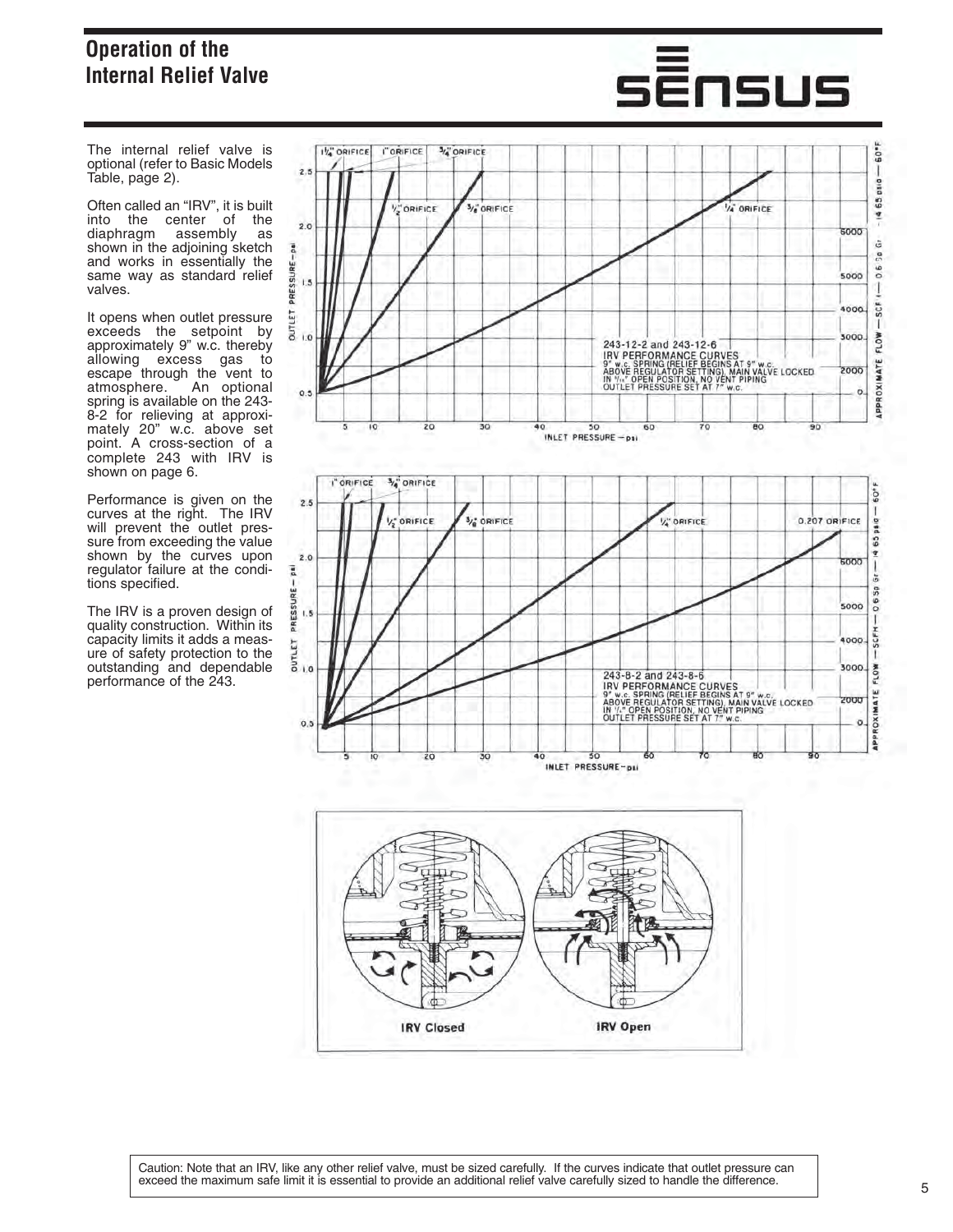

#### **Internal Relief Valve**

The 243 is available with an internal relief valve (IRV). It's a built-in safety device for providing a limited level of overpressurization protection.

Like any relief valve, an IRV must be carefully sized.

More complete description plus performance data is given on page 5. For Basic Models refer to the table on page 2.

Internal Relief valves are not available in the high pressure Model 243-8HP



#### **Low Pressure Cut-Off**

The low pressure cut-off (LPCO) is used for automatic gas shutoff when inlet pressure is too low for the required gas flow. Once closed, it must be manually reopened and reset.

Basic Models are given in the table at the bottom on page 2. Note: There is an LPCO version that also includes the internal relief valve.

Outlet pressures range from 4" w.c. to 30" w.c. and available orifices are  $\frac{1}{2}$ ",  $\frac{3}{4}$ " and 1". For more complete information and capacities please refer to data bulletin RDS 1306-1.



#### **Pressure Loading**

While pressure loading (self-operation) falls short of the remarkable accuracy inherent in the pilot operated regulator (relayoperation) it still does a good job. And the pressure loaded 243- 8PL has a performance background of many years of dependable, accurate pressure control.

Its outlet range is 3 to 35 psig. Pipe sizes are  $1\frac{1}{4}$ ,  $1\frac{1}{2}$  and 2". It is available arranged either bleed to atmosphere or bleed to line. Capacities range to over 50,000 scfh.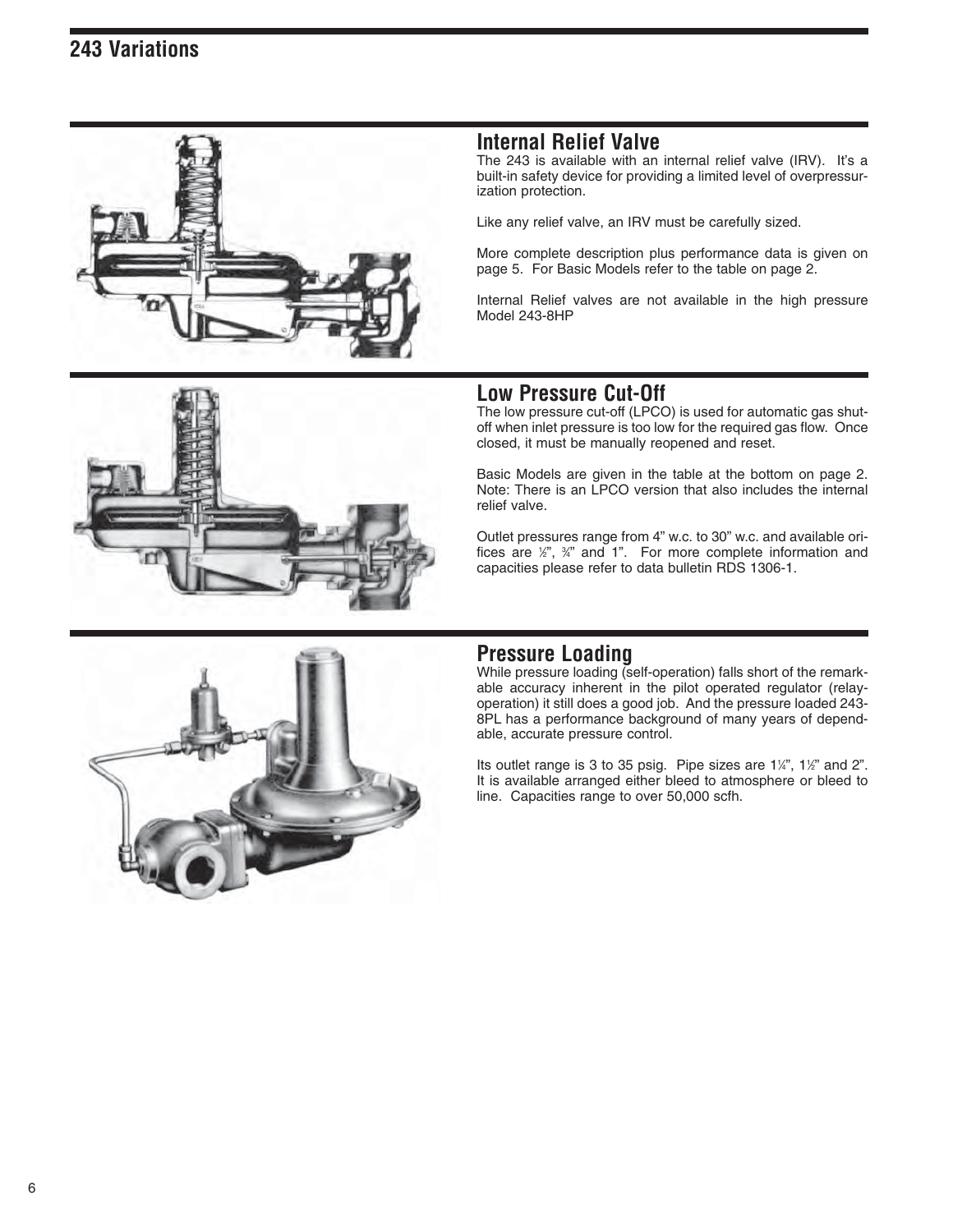# Ēnsus

#### **Monitoring and External Control Line**

This 243 is used for the first regulator (upstream regulator) in a monitor set or for other applications requiring an external downstream control line.

A throat block with an o-ring stem seal isolates the lower diaphragm chamber which has a 1 ⁄2" FNPT connection for the external control line.

Use of this regulator for monitoring is shown on page 20. Capacities with the external control line are provided on pages 12 and 13.

#### **Pilot Operated Regulator**

The 243-RPC is a genuine pilot operated regulator. It works on exactly the same relay-operation principle as the widely used models 1100 and 1200, and the 441-VPC.

Like its bigger brothers, it not only provides remarkably precise pressure regulation but it maintains that high level of accuracy even for wide variations in inlet pressure.

The 243-RPC can be used for any outlet pressure from 3½" w.c. to 35 psig with capacity ranging as high as 75,000 scfh.

For detailed information please refer to Bulletin R-1343.



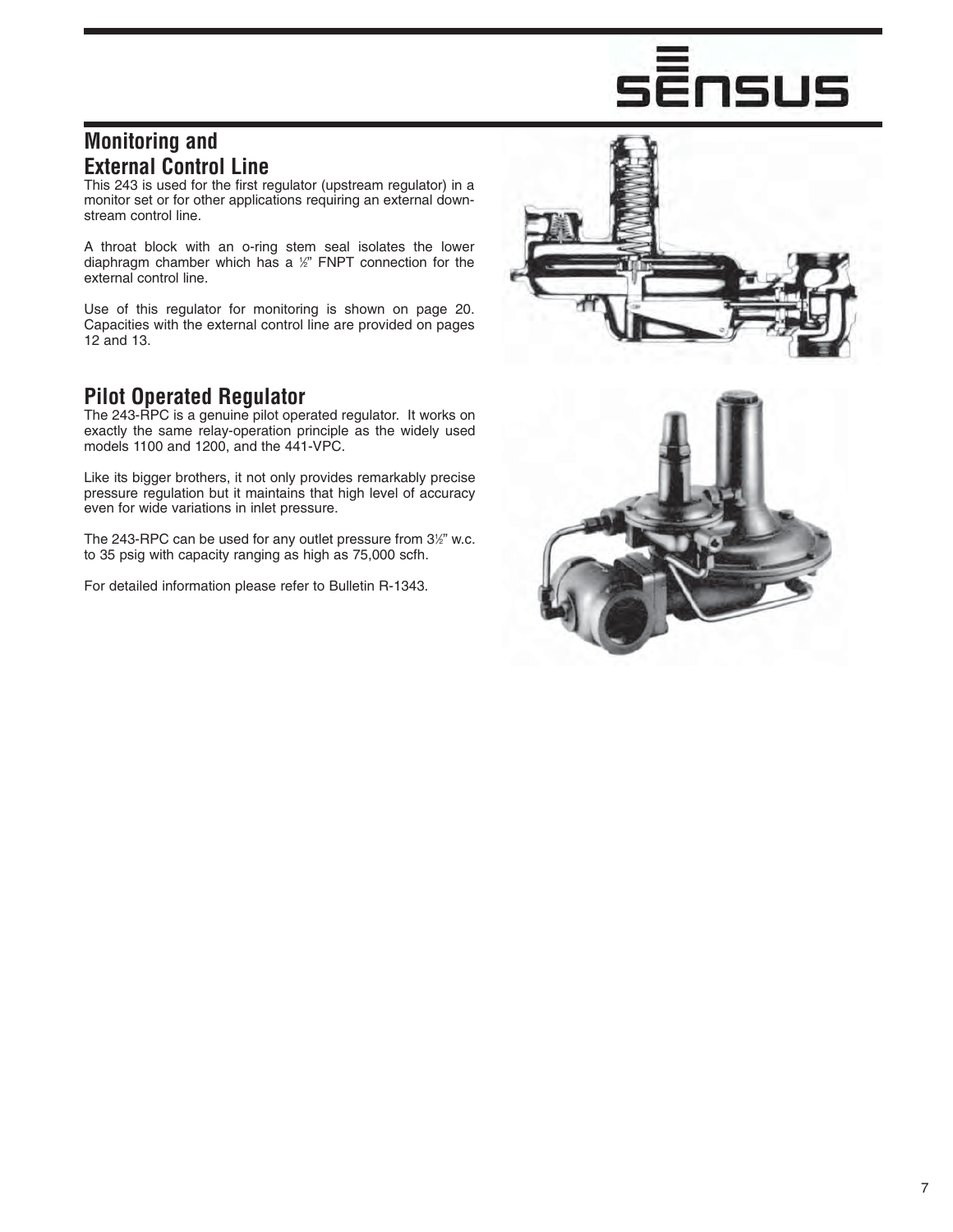2" Models 243-12-1 and 243-12-2 in SCFH of Natural Gas (0.6 Specific Gravity - 14.65 psia - 60°F)

| <b>Outlet Pressure</b> | Inlet           |                |            |            | <b>Orifice Size and Valve Angle</b> |               |                             |              |
|------------------------|-----------------|----------------|------------|------------|-------------------------------------|---------------|-----------------------------|--------------|
| and Spring             | <b>Pressure</b> | $1\frac{1}{4}$ | 1"         | 3/3        | $\frac{3}{4}$ "                     | $\frac{1}{2}$ | $\frac{3}{8}$ <sup>33</sup> | 1/3          |
|                        | psi             | $30^\circ$     | $30^\circ$ | $30^\circ$ | $10^{\circ}$                        | $10^\circ$    | $10^{\circ}$                | $10^{\circ}$ |
| Set Point 6" w.c.      | $\frac{1}{2}$   | 2400           | 2200       | 1500       | 1250                                | 800           | 500                         |              |
| 1" w.c. Droop          | $\mathbf{1}$    | 4000           | 3600       | 2700       | 2100                                | 1300          | 850                         | 400          |
| <b>Red Spring</b>      | $\overline{c}$  | 6400           | 6000       | 4500       | 3800                                | 2200          | 1400                        | 600          |
| 31/2" to 61/2" w.c.    | 5               | 11000          | 11000      | 8200       | 6500                                | 3800          | 2300                        | 1000         |
| 143-16-021-03          | 10              | 13000          | 15000      | 12500      | 9000                                | 5700          | 3300                        | 1500         |
|                        | 15              | 14000          | 15000      | 15000      | 10300                               | 7100          | 4000                        | 1750         |
|                        | 25              |                | 15000      | 20000      | 11500                               | 9500          | 5300                        | 2400         |
|                        | 40              |                |            | 20000      | 13000                               | 13000         | 7500                        | 3300         |
|                        | 60              |                |            |            | 15000                               | 13000         | 10000                       | 4500         |
|                        | 80              |                |            |            |                                     | 13000         | 12000                       | 5700         |
|                        | 100             |                |            |            |                                     | 13000         | 12000                       | 7000         |
|                        | 125             |                |            |            |                                     |               | 12000                       | 8000         |
| Set Point 7" w.c.      | $\frac{1}{2}$   | 2000           | 1800       | 1400       | 1100                                | 700           | 500                         |              |
| 1" w.c. Droop          | $\mathbf{1}$    | 3400           | 3000       | 2200       | 2000                                | 1200          | 750                         | 400          |
| <b>Blue Spring</b>     | $\overline{2}$  | 6000           | 5600       | 4000       | 3200                                | 2000          | 1250                        | 600          |
| 5" to 81/2" w.c.       | 5               | 11000          | 11000      | 8000       | 6000                                | 3700          | 2100                        | 1000         |
| 143-16-021-04          | 10              | 12500          | 14000      | 12000      | 8400                                | 5600          | 3300                        | 1400         |
|                        | 15              | 14000          | 15000      | 15000      | 10000                               | 7100          | 4000                        | 1750         |
|                        | 25              |                | 15000      | 20000      | 11500                               | 9500          | 5300                        | 2400         |
|                        | 40              |                |            | 20000      | 13500                               | 12000         | 7500                        | 3200         |
|                        | 60              |                |            |            | 15000                               | 13000         | 10000                       | 4400         |
|                        | 80              |                |            |            |                                     | 13000         | 12000                       | 5600         |
|                        | 100             |                |            |            |                                     | 13000         | 12000                       | 7000         |
|                        | 125             |                |            |            |                                     |               | 12000                       | 8000         |
| Set Point 11" w.c.     | $\mathbf{1}$    | 3400           | 3000       | 2100       | 1950                                | 1150          | 750                         | 400          |
| 2" w.c. Droop          | $\overline{2}$  | 5600           | 4700       | 3700       | 3400                                | 2000          | 1200                        | 600          |
| Green Spring           | 5               | 10500          | 9000       | 7800       | 6900                                | 3500          | 2100                        | 1000         |
| 6" to 14" w.c.         | 10              | 13000          | 13000      | 12000      | 9200                                | 5500          | 3200                        | 1600         |
| 143-16-021-05          | 15              | 14000          | 14000      | 15000      | 10500                               | 7000          | 4000                        | 1800         |
|                        | 25              |                | 15000      | 20000      | 12000                               | 9500          | 5300                        | 2400         |
|                        | 40              |                |            | 20000      | 14500                               | 12500         | 7500                        | 3200         |
|                        | 60              |                |            |            | 15500                               | 13000         | 10000                       | 4400         |
|                        | 80              |                |            |            |                                     | 14000         | 12000                       | 5600         |
|                        | 100             |                |            |            |                                     | 14000         | 12000                       | 7000         |
|                        | 125             |                |            |            |                                     |               | 12000                       | 8000         |

Last capacity figure in each group indicates maximum allowable inlet pressure (except for emergency conditions). Heavy stepped line indicates the recommended maximum capacity and inlet pressure for each orifice for operation within the optimum performance range.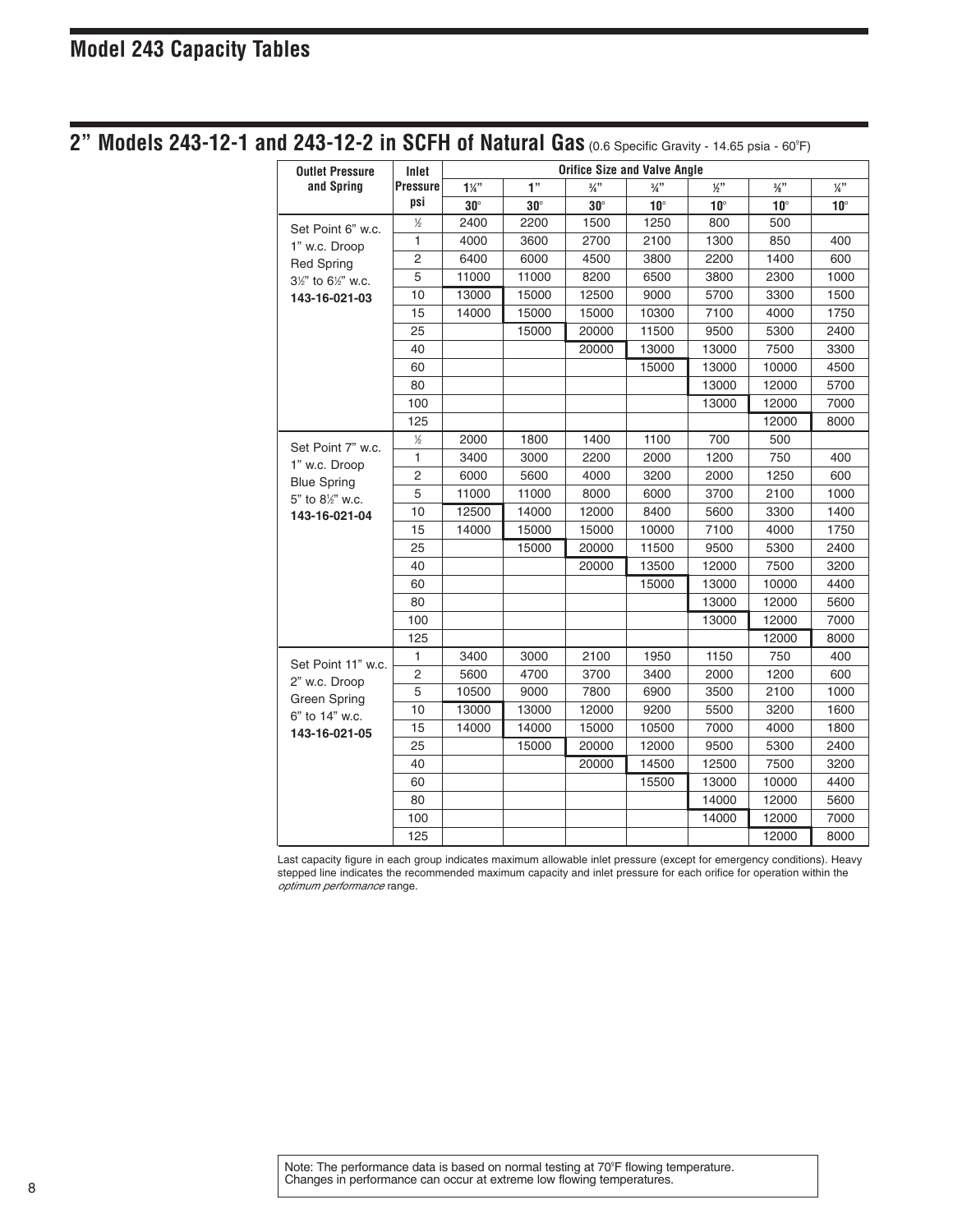

## **2" Models 243-12-1 and 243-12-2 in SCFH of Natural Gas** (0.6 Specific Gravity - 14.65 psia - 60°F) (continued)

| <b>Outlet Pressure</b>               | Inlet           |                |            |                 | <b>Orifice Size and Valve Angle</b> |                     |                 |                 |
|--------------------------------------|-----------------|----------------|------------|-----------------|-------------------------------------|---------------------|-----------------|-----------------|
| and Spring                           | <b>Pressure</b> | $1\frac{1}{4}$ | 1"         | $\frac{3}{4}$ " | $\frac{3}{4}$ "                     | $1/2$ <sup>33</sup> | $\frac{3}{8}$ " | $\frac{1}{4}$ " |
|                                      | psi             | $30^\circ$     | $30^\circ$ | $30^\circ$      | $10^\circ$                          | $10^{\circ}$        | $10^{\circ}$    | $10^{\circ}$    |
| Set Point 18" w.c.                   | 1               | 2500           | 2000       | 1400            | 1200                                | 950                 | 650             |                 |
| 3" w.c. Droop                        | $\overline{2}$  | 4200           | 3400       | 2700            | 2400                                | 1500                | 1000            | 500             |
| Orange Spring                        | 5               | 8000           | 7100       | 5600            | 4700                                | 2800                | 1800            | 950             |
| 12" to 28" w.c.                      | 10              | 12000          | 12000      | 10500           | 7500                                | 4800                | 2900            | 1400            |
| 143-16-021-06                        | 15              | 13500          | 14500      | 15000           | 9500                                | 6500                | 3900            | 1700            |
|                                      | 25              |                | 16500      | 20000           | 11500                               | 9200                | 5300            | 2300            |
|                                      | 40              |                |            | 20000           | 13500                               | 12000               | 7500            | 3200            |
|                                      | 60              |                |            |                 | 15000                               | 13000               | 10000           | 4400            |
|                                      | 80              |                |            |                 |                                     | 14000               | 12000           | 5600            |
|                                      | 100             |                |            |                 |                                     | 14000               | 12000           | 7000            |
|                                      | 125             |                |            |                 |                                     |                     | 12000           | 8000            |
|                                      | 2               | 6500           | 5000       | 4000            | 4000                                | 2000                | 1300            | 500             |
| Set Point 1 psi                      | 5               | 8000           | 7500       | 6000            | 6000                                | 4000                | 2200            | 1000            |
| 0.31 psi Droop                       | 10              | 9000           | 8500       | 8000            | 8000                                | 5500                | 3000            | 1400            |
| Orange Spring<br>12" to 28" w.c.     | 15              | 12000          | 11000      | 10000           | 10000                               | 7000                | 4000            | 1800            |
| 143-16-021-06                        | 25              |                | 13500      | 12500           | 11500                               | 9500                | 5500            | 2400            |
|                                      | 40              |                |            | 14000           | 13000                               | 11000               | 7400            | 3300            |
|                                      | 60              |                |            |                 | 15000                               | 13500               | 10000           | 4500            |
|                                      | 80              |                |            |                 |                                     | 15000               | 13000           | 6000            |
|                                      | 100             |                |            |                 |                                     | 16000               | 14000           | 7000            |
|                                      | 125             |                |            |                 |                                     |                     | 14000           | 8500            |
|                                      | $\overline{2}$  | 3350           | 3000       | 2000            | 1900                                | 1200                | 1000            | 500             |
| Set Point 1 psi                      | 5               | 6600           | 5900       | 4200            | 3900                                | 2400                | 1600            | 1000            |
| 0.2 psi Droop<br><b>Black Spring</b> | 10              | 11000          | 10000      | 7600            | 6500                                | 4100                | 2800            | 1450            |
| 1 to 2 psi                           | 15              | 13000          | 12000      | 9300            | 8300                                | 5600                | 3800            | 1700            |
| 143-16-021-07                        | 25              |                | 15000      | 16500           | 11000                               | 8500                | 5300            | 2400            |
|                                      | 40              |                |            | 20000           | 14000                               | 12500               | 7500            | 3400            |
|                                      | 60              |                |            |                 | 15500                               | 13000               | 10000           | 4400            |
|                                      | 80              |                |            |                 |                                     | 14000               | 12000           | 5600            |
|                                      | 100             |                |            |                 |                                     | 14000               | 12000           | 7000            |
|                                      | 125             |                |            |                 |                                     |                     | 12000           | 8000            |
|                                      | 5               | 8200           | 7400       | 5200            | 4800                                | 2900                | 1900            | 900             |
| Set Point 2 psi                      | 10              | 12500          | 11300      | 8700            | 7800                                | 4800                | 3000            | 1400            |
| 0.6 psi Droop<br>Cadmium Spring      | 15              | 15500          | 14500      | 11500           | 10000                               | 6500                | 3800            | 1700            |
| $1\frac{1}{2}$ to 3 psi              | 25              |                | 18000      | 16500           | 13500                               | 9000                | 5300            | 2400            |
| 143-16-021-08                        | 40              |                |            | 20000           | 16500                               | 12500               | 7600            | 3400            |
|                                      | 60              |                |            |                 | 16500                               | 15500               | 10000           | 4600            |
|                                      | 80              |                |            |                 |                                     | 16000               | 12000           | 5600            |
|                                      | 100             |                |            |                 |                                     | 16000               | 12000           | 7000            |
|                                      | 125             |                |            |                 |                                     |                     | 12000           | 8000            |
|                                      | 5               | 3500           | 3000       | 2000            | 1800                                | 1400                | 1100            | 750             |
| Set Point 3 psi                      | 10              | 8000           | 7000       | 5500            | 5000                                | 3000                | 2000            | 1100            |
| 0.35 psi Droop                       | 15              | 10500          | 10000      | 8000            | 7000                                | 4000                | 3000            | 1600            |
| Cadmium Spring<br>1½ to 3 psi        | 25              |                | 11500      | 9800            | 9000                                | 5600                | 4500            | 2000            |
| 143-16-021-08                        | 40              |                |            | 21500           | 20000                               | 10500               | 7500            | 3500            |
|                                      | 60              |                |            |                 | 21000                               | 14500               | 10500           | 4500            |
|                                      | 80              |                |            |                 |                                     | 18000               | 13500           | 6000            |
|                                      | 100             |                |            |                 |                                     | 20500               | 16400           | 7500            |
|                                      | 125             |                |            |                 |                                     |                     | 19000           | 9000            |

Last capacity figure in each group indicates maximum allowable inlet pressure (except for emergency conditions). Heavy stepped line indicates the recommended maximum capacity and inlet pressure for each orifice for operation within the optimum performance range.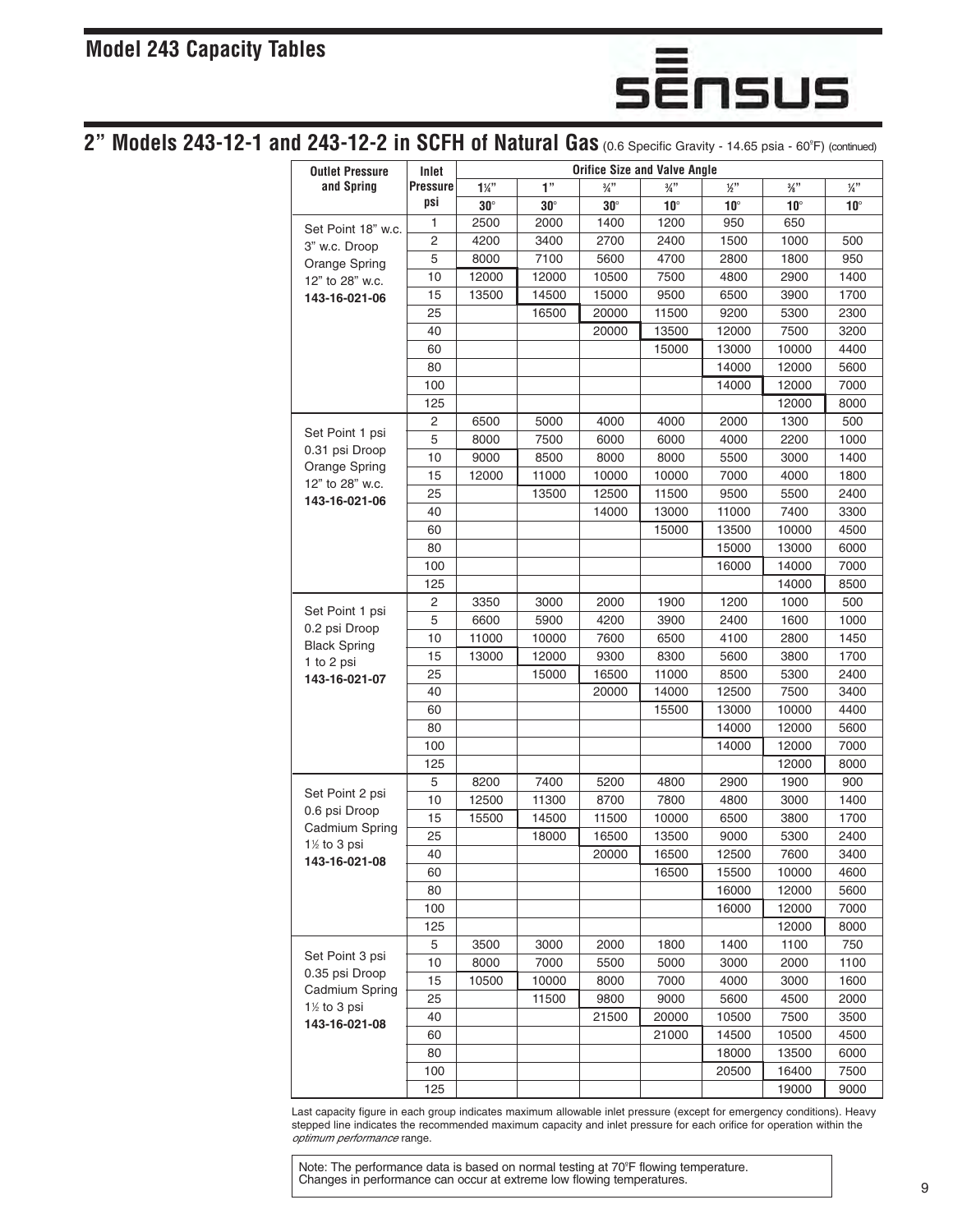**⁄2" Models 243-12-1 and 243-12-2 in SCFH of Natural Gas** (0.6 Specific Gravity - 14.65 psia - 60ºF)

| <b>Outlet Pressure</b>               | Inlet           |                |            |                 | <b>Orifice Size and Valve Angle</b> |                 |                 |
|--------------------------------------|-----------------|----------------|------------|-----------------|-------------------------------------|-----------------|-----------------|
| and Spring                           | <b>Pressure</b> | $1\frac{1}{4}$ | 1"         | $\frac{3}{4}$ " | $\frac{1}{2}$                       | $\frac{3}{8}$ " | $\frac{1}{4}$ " |
|                                      | psi             | $30^\circ$     | $30^\circ$ | $10^{\circ}$    | $10^{\circ}$                        | $10^{\circ}$    | 10°             |
|                                      | $\frac{1}{2}$   | 2000           | 1600       | 1300            | 700                                 | 500             |                 |
| Set Point 6" w.c.                    | $\mathbf{1}$    | 2800           | 2500       | 2100            | 1200                                | 800             | 400             |
| 1" w.c. Droop                        | 2               | 4000           | 3500       | 3200            | 2100                                | 1300            | 600             |
| <b>Red Spring</b><br>3½" to 6½" w.c. | 5               | 6100           | 5600       | 4800            | 3700                                | 2200            | 1000            |
| 143-16-021-03                        | 10              | 8200           | 7700       | 6500            | 5600                                | 3100            | 1400            |
|                                      | 15              | 9300           | 9300       | 7400            | 6800                                | 3900            | 1750            |
|                                      | 25              |                | 11000      | 9100            | 8100                                | 5100            | 2400            |
|                                      | 40              |                |            | 10500           | 9800                                | 7100            | 3200            |
|                                      | 60              |                |            | 12000           | 11000                               | 9300            | 4400            |
|                                      | 80              |                |            |                 | 12000                               | 10500           | 5600            |
|                                      | 100             |                |            |                 | 12000                               | 11000           | 7000            |
|                                      | 125             |                |            |                 |                                     | 11000           | 8000            |
|                                      | $\frac{1}{2}$   | 1800           | 1550       | 1100            | 600                                 | 500             |                 |
| Set Point 7" w.c.                    | 1               | 2600           | 2300       | 1850            | 1100                                | 750             | 400             |
| 1" w.c. Droop                        | $\overline{c}$  | 3800           | 3300       | 2600            | 1900                                | 1250            | 600             |
| <b>Blue Spring</b>                   | 5               | 5700           | 5100       | 4200            | 3300                                | 2100            | 1000            |
| 5" to 81/2" w.c.                     | 10              | 8200           | 7600       | 6000            | 5400                                | 3100            | 1400            |
| 143-16-021-04                        | 15              | 9300           | 9100       | 7000            | 6600                                | 3900            | 1750            |
|                                      | 25              |                | 11000      | 8400            | 7800                                | 5100            | 2400            |
|                                      | 40              |                |            | 10000           | 9500                                | 7100            | 3200            |
|                                      | 60              |                |            | 10500           | 10500                               | 9300            | 4400            |
|                                      | 80              |                |            |                 | 11500                               | 10500           | 5600            |
|                                      | 100             |                |            |                 | 12000                               | 11000           | 7000            |
|                                      | 125             |                |            |                 |                                     | 11000           | 8000            |
|                                      | 1               | 2700           | 2300       | 1900            | 1100                                | 750             | 400             |
| Set Point 11" w.c.                   | 2               | 4000           | 3500       | 2700            | 1900                                | 1200            | 600             |
| 2" w.c. Droop                        | 5               | 6000           | 5600       | 4500            | 3500                                | 2100            | 1000            |
| Green Spring                         | 10              | 8800           | 8200       | 6500            | 5500                                | 2900            | 1400            |
| 6" to 14" w.c.                       | 15              | 10000          | 9800       | 7700            | 6800                                | 3800            | 1750            |
| 143-16-021-05                        | 25              |                | 11500      | 9700            | 8100                                | 5100            | 2400            |
|                                      | 40              |                |            | 11500           | 9700                                | 7100            | 3200            |
|                                      | 60              |                |            | 12500           | 11500                               | 9300            | 4400            |
|                                      | 80              |                |            |                 | 12000                               | 10500           | 5600            |
|                                      | 100             |                |            |                 | 12500                               | 11000           | 7000            |
|                                      | 125             |                |            |                 |                                     | 11000           | 8000            |
|                                      | 1               | 1800           | 1300       | 1100            | 800                                 | 500             |                 |
| Set Point 18" w.c.                   | $\overline{c}$  | 3000           | 2800       | 2200            | 1500                                | 1000            | 500             |
| 3" w.c. Droop                        | 5               | 5600           | 5200       | 4200            | 2600                                | 1800            | 950             |
| Orange Spring                        | 10              | 8600           | 7700       | 6000            | 4300                                | 2900            | 1400            |
| 12" to 28" w.c.                      | 15              | 10000          | 9300       | 7400            | 5800                                | 3800            | 1750            |
| 143-16-021-06                        | 25              |                | 11500      | 9100            | 7800                                | 5100            | 2400            |
|                                      | 40              |                |            | 11000           | 9500                                | 7100            | 3200            |
|                                      | 60              |                |            | 12500           | 11000                               |                 | 4400            |
|                                      | 80              |                |            |                 | 12500                               | 9300            |                 |
|                                      | 100             |                |            |                 | 13000                               | 10500<br>11000  | 5600<br>7000    |
|                                      | 125             |                |            |                 |                                     |                 |                 |
|                                      |                 |                |            |                 |                                     | 11000           | 8000            |

Last capacity figure in each group indicates maximum allowable inlet pressure (except for emergency conditions). Heavy stepped line indicates the recommended maximum capacity and inlet pressure for each orifice for operation within the optimum performance range.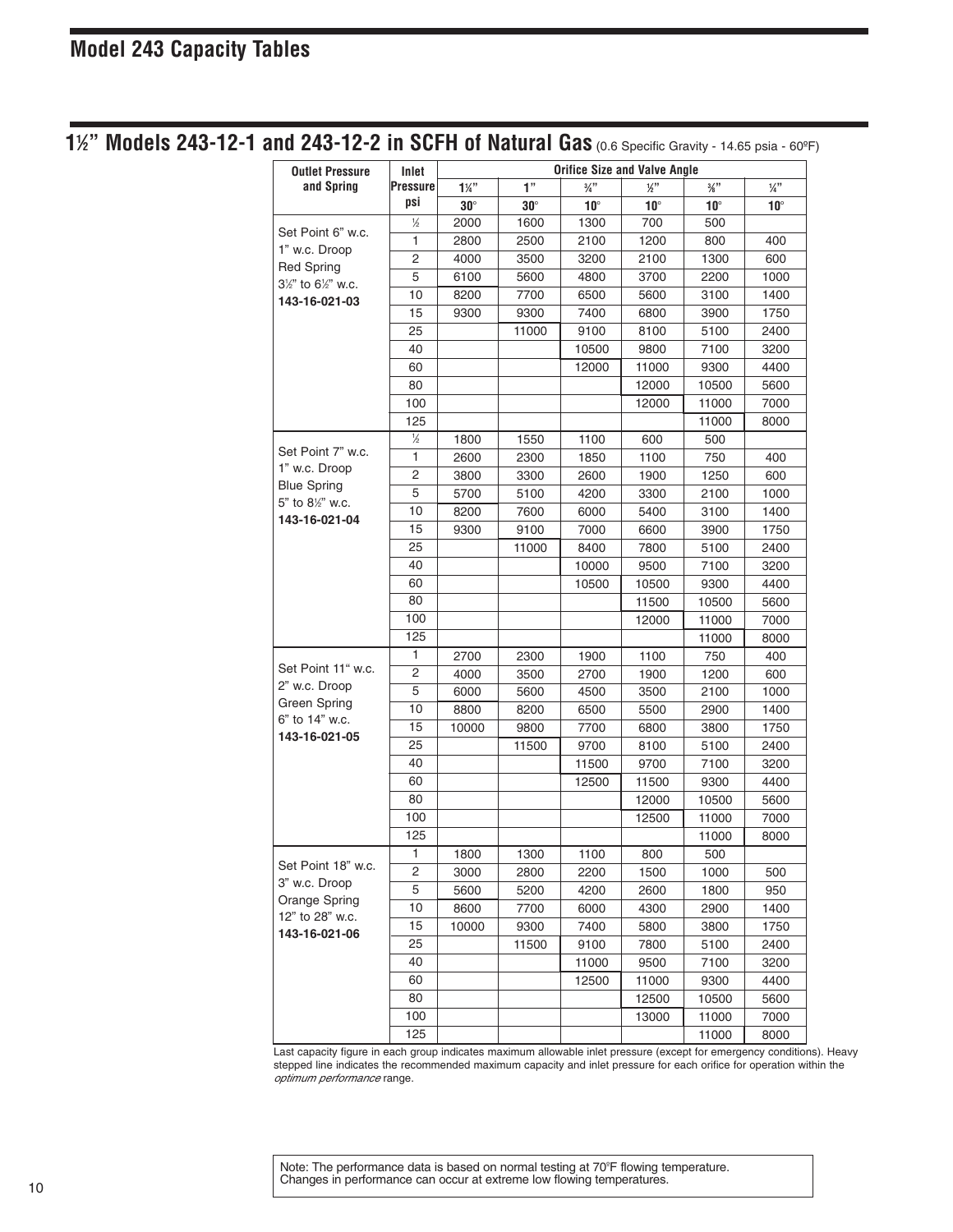

#### **⁄2" Models 243-12-1 and 243-12-2 in SCFH of Natural Gas** (0.6 Specific Gravity - 14.65 psia - 60ºF) (cont'd.)

| <b>Outlet Pressure</b>            | Inlet           |                |            |                 | <b>Orifice Size and Valve Angle</b> |                 |                 |  |  |
|-----------------------------------|-----------------|----------------|------------|-----------------|-------------------------------------|-----------------|-----------------|--|--|
| and Spring                        | <b>Pressure</b> | $1\frac{1}{4}$ | 1"         | $\frac{3}{4}$ " | $\frac{1}{2}$ "                     | $\frac{3}{8}$ " | $\frac{1}{4}$ " |  |  |
|                                   | psi             | $30^\circ$     | $30^\circ$ | $10^{\circ}$    | $10^\circ$                          | $10^{\circ}$    | $10^{\circ}$    |  |  |
| Set Point 1 psi                   | $\overline{2}$  | 6500           | 5000       | 4000            | 2000                                | 1300            | 500             |  |  |
| 0.31 psi Droop                    | 5               | 8000           | 7500       | 6000            | 4000                                | 2200            | 1000            |  |  |
| Orange Spring                     | 10              | 9000           | 8500       | 8000            | 5500                                | 3000            | 1400            |  |  |
| 12" to 28" w.c.                   | 15              | 12000          | 11500      | 10000           | 7000                                | 4000            | 1800            |  |  |
| 143-16-021-06                     | 25              |                | 13500      | 11500           | 9500                                | 5500            | 2400            |  |  |
|                                   | 40              |                |            | 13000           | 11000                               | 7400            | 3300            |  |  |
|                                   | 60              |                |            | 15000           | 13500                               | 10000           | 4500            |  |  |
|                                   | 80              |                |            |                 | 15000                               | 13000           | 6000            |  |  |
|                                   | 100             |                |            |                 | 16000                               | 14000           | 7000            |  |  |
|                                   | 125             |                |            |                 |                                     | 14000           | 8500            |  |  |
|                                   | $\overline{c}$  | 2800           | 2450       | 1500            | 1200                                | 850             | 500             |  |  |
| Set Point 1 psi                   | 5               | 5500           | 5100       | 3700            | 2400                                | 1600            | 950             |  |  |
| 0.2 psi Droop                     | 10              | 8000           | 7500       | 5700            | 4000                                | 2700            | 1400            |  |  |
| <b>Black Spring</b><br>1 to 2 psi | 15              | 10000          | 9100       | 7100            | 5300                                | 3700            | 1750            |  |  |
| 143-16-021-07                     | 25              |                | 11000      | 9300            | 7300                                | 5100            | 2400            |  |  |
|                                   | 40              |                |            | 11000           | 9300                                | 7100            | 3200            |  |  |
|                                   | 60              |                |            | 12500           | 11000                               | 9300            | 4600            |  |  |
|                                   | 80              |                |            |                 | 12500                               | 10500           | 5600            |  |  |
|                                   | 100             |                |            |                 | 13000                               | 11000           | 7000            |  |  |
|                                   | 125             |                |            |                 |                                     | 11000           | 8000            |  |  |
|                                   | 5               | 3500           | 3000       | 2000            | 1400                                | 1100            | 500             |  |  |
| Set Point 3 psi                   | 10              | 7000           | 6000       | 5000            | 2500                                | 2000            | 1000            |  |  |
| 0.35 psi Droop                    | 15              | 9000           | 8000       | 7000            | 3500                                | 2500            | 1500            |  |  |
| Cadmium Spring                    | 25              |                | 10000      | 8000            | 4800                                | 4500            | 1900            |  |  |
| $1\%$ to 3 psi<br>143-16-021-08   | 40              |                |            | 11500           | 6500                                | 6000            | 3500            |  |  |
|                                   | 60              |                |            | 14000           | 8000                                | 7500            | 4500            |  |  |
|                                   | 80              |                |            |                 | 9000                                | 8000            | 6000            |  |  |
|                                   | 100             |                |            |                 | 12000                               | 11000           | 7000            |  |  |
|                                   | 125             |                |            |                 |                                     | 12000           | 8500            |  |  |
|                                   | 5               | 6000           | 5300       | 4100            | 2700                                | 1700            | 900             |  |  |
| Set Point 2 psi                   | 10              | 10000          | 9300       | 7100            | 4700                                | 2900            | 1400            |  |  |
| 0.6 psi Droop                     | 15              | 13000          | 12000      | 8800            | 6200                                | 3800            | 1700            |  |  |
| Cadmium Spring                    | 25              |                | 14500      | 11000           | 8600                                | 5200            | 2400            |  |  |
| $1\frac{1}{2}$ to 3 psi           | 40              |                |            | 13500           | 11000                               | 7100            | 3200            |  |  |
| 143-16-021-08                     | 60              |                |            | 15000           | 13500                               | 10000           | 4600            |  |  |
|                                   | 80              |                |            |                 | 15000                               | 12000           | 5600            |  |  |
|                                   | 100             |                |            |                 | 16000                               | 12000           | 7000            |  |  |
|                                   | 125             |                |            |                 |                                     | 12000           | 8000            |  |  |

Last capacity figure in each group indicates maximum allowable inlet pressure (except for emergency conditions). Heavy stepped line indicates the recommended maximum capacity and inlet pressure for each orifice for operation within the optimum performance range.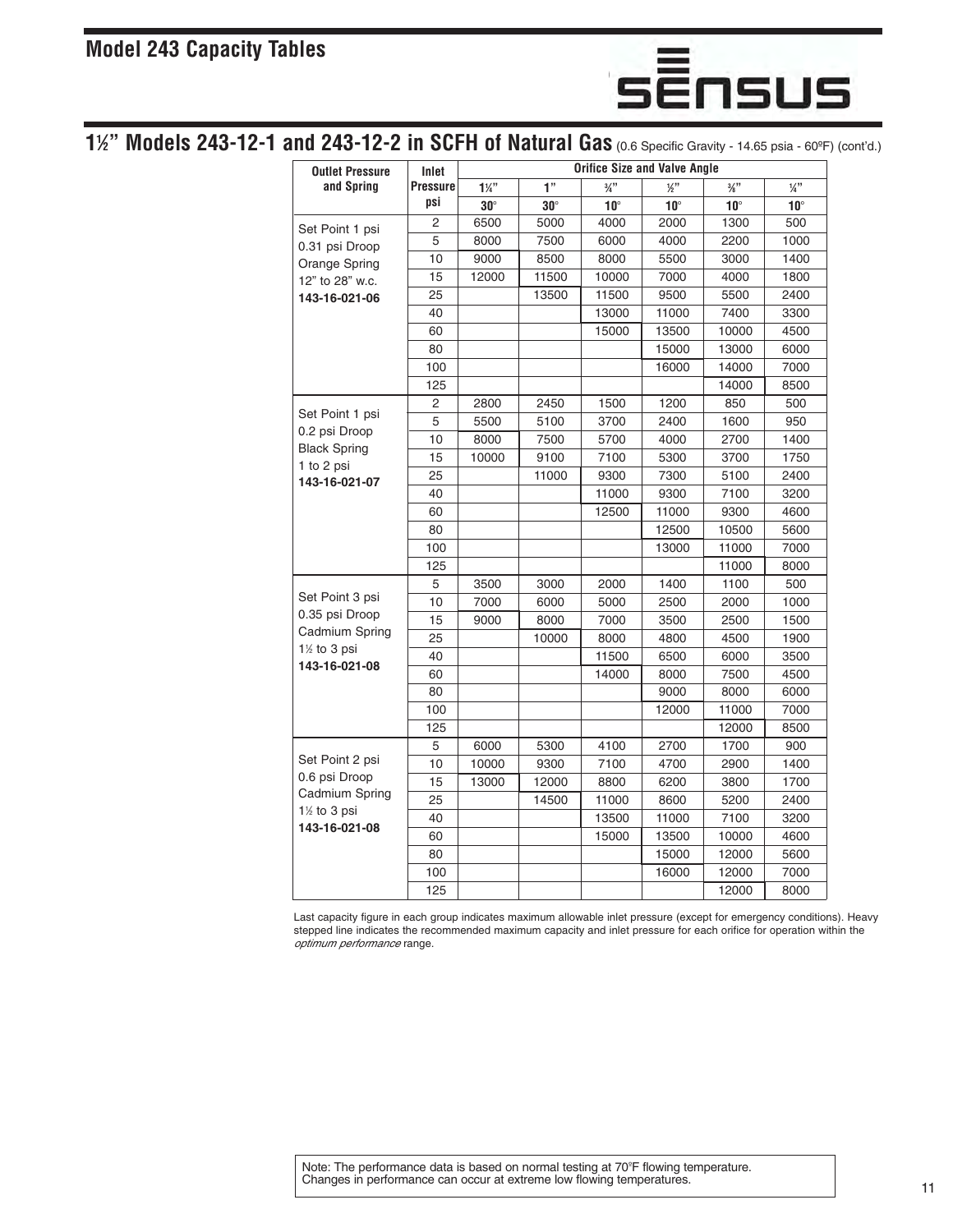#### **⁄4", 11 ⁄2" and 2" Model 243-12-1 with External Control Line in SCFH of Natural Gas**

(0.6 Specific Gravity - 14.65 psia - 60ºF)

| <b>Outlet Pressure</b>            | Inlet           | <b>Orifice Size and Valve Angle</b> |              |              |                 |                 |               |  |
|-----------------------------------|-----------------|-------------------------------------|--------------|--------------|-----------------|-----------------|---------------|--|
| and Spring                        | <b>Pressure</b> | $1\frac{1}{3}$                      | 1"           | 3/3          | $\frac{1}{2}$ " | $\frac{3}{8}$ " | $\frac{1}{4}$ |  |
|                                   | psi             | $10^{\circ}$                        | $10^{\circ}$ | $10^{\circ}$ | $10^{\circ}$    | $10^{\circ}$    | $10^{\circ}$  |  |
| Set Point 6" w.c.                 | $\frac{1}{2}$   | 2200                                | 1900         | 1600         | 800             | 500             |               |  |
| 1" w.c. Droop                     | $\mathbf{1}$    | 3600                                | 3200         | 2300         | 1300            | 850             | 400           |  |
| <b>Red Spring</b>                 | $\overline{2}$  | 5600                                | 4700         | 3500         | 2000            | 1400            | 600           |  |
| 31/2" to 61/2" w.c.               | 5               | 10500                               | 8200         | 5700         | 3500            | 2200            | 1000          |  |
| 143-16-021-03                     | 10              | 15000                               | 12000        | 8900         | 5200            | 3000            | 1500          |  |
|                                   | 15              | 19000                               | 16000        | 12000        | 6700            | 4000            | 1750          |  |
|                                   | 25              | 22000                               | 20000        | 16000        | 9000            | 5200            | 2400          |  |
|                                   | 40              |                                     | 24000        | 21000        | 12000           | 7500            | 3200          |  |
|                                   | 60              |                                     |              | 27000        | 15500           | 10000           | 4400          |  |
|                                   | 80              |                                     |              |              | 17000           | 12000           | 5700          |  |
|                                   | 100             |                                     |              |              | 19000           | 13500           | 7000          |  |
|                                   | 125             |                                     |              |              |                 | 15000           | 8000          |  |
|                                   | $\frac{1}{2}$   | 2000                                | 1700         | 1500         | 700             | 450             |               |  |
| Set Point 7" w.c.                 | $\mathbf{1}$    | 3100                                | 2600         | 2000         | 1100            | 750             | 400           |  |
| 1" w.c. Droop                     | $\overline{2}$  | 5000                                | 3800         | 3000         | 1700            | 1200            | 600           |  |
| <b>Blue Spring</b>                | 5               | 7800                                | 6500         | 5000         | 3100            | 2000            | 1000          |  |
| 5" to 81/2" w.c.<br>143-16-021-04 | 10              | 13000                               | 10000        | 7000         | 4800            | 2900            | 1500          |  |
|                                   | 15              | 15000                               | 14000        | 9400         | 6400            | 4000            | 1750          |  |
|                                   | 25              | 20000                               | 17000        | 13500        | 8500            | 5200            | 2400          |  |
|                                   | 40              |                                     | 21000        | 17000        | 11500           | 7500            | 3200          |  |
|                                   | 60              |                                     |              | 19000        | 15000           | 10000           | 4400          |  |
|                                   | 80              |                                     |              |              | 17000           | 12000           | 5700          |  |
|                                   | 100             |                                     |              |              | 19000           | 13500           | 7000          |  |
|                                   | 125             |                                     |              |              |                 | 15000           | 8000          |  |
|                                   | 1               | 3200                                | 2500         | 1900         | 1100            | 700             | 350           |  |
| Set Point 11 " w.c.               | 2               | 5200                                | 4200         | 3200         | 1800            | 1300            | 550           |  |
| 2" w.c. Droop                     | 5               | 8500                                | 7200         | 5200         | 3200            | 2000            | 1000          |  |
| Green Spring<br>6" to 14" w.c.    | 10              | 13500                               | 11000        | 8000         | 5000            | 3000            | 1500          |  |
| 143-16-021-05                     | 15              | 16000                               | 14000        | 11000        | 6500            | 4000            | 1750          |  |
|                                   | 25              | 20000                               | 17000        | 14000        | 9000            | 5200            | 2400          |  |
|                                   | 40              |                                     | 24000        | 21000        | 12000           | 7000            | 3200          |  |
|                                   | 60              |                                     |              | 25000        | 15000           | 9800            | 4400          |  |
|                                   | 80              |                                     |              |              | 17000           | 12000           | 5700          |  |
|                                   | 100             |                                     |              |              | 19000           | 13500           | 7000          |  |
|                                   | 125             |                                     |              |              |                 | 15000           | 8000          |  |

Last capacity figure in each group indicates maximum allowable inlet pressure (except for emergency conditions). Heavy stepped line indicates the recommended maximum capacity and inlet pressure for each orifice for operation within the optimum performance range.

\* 2" Body Only.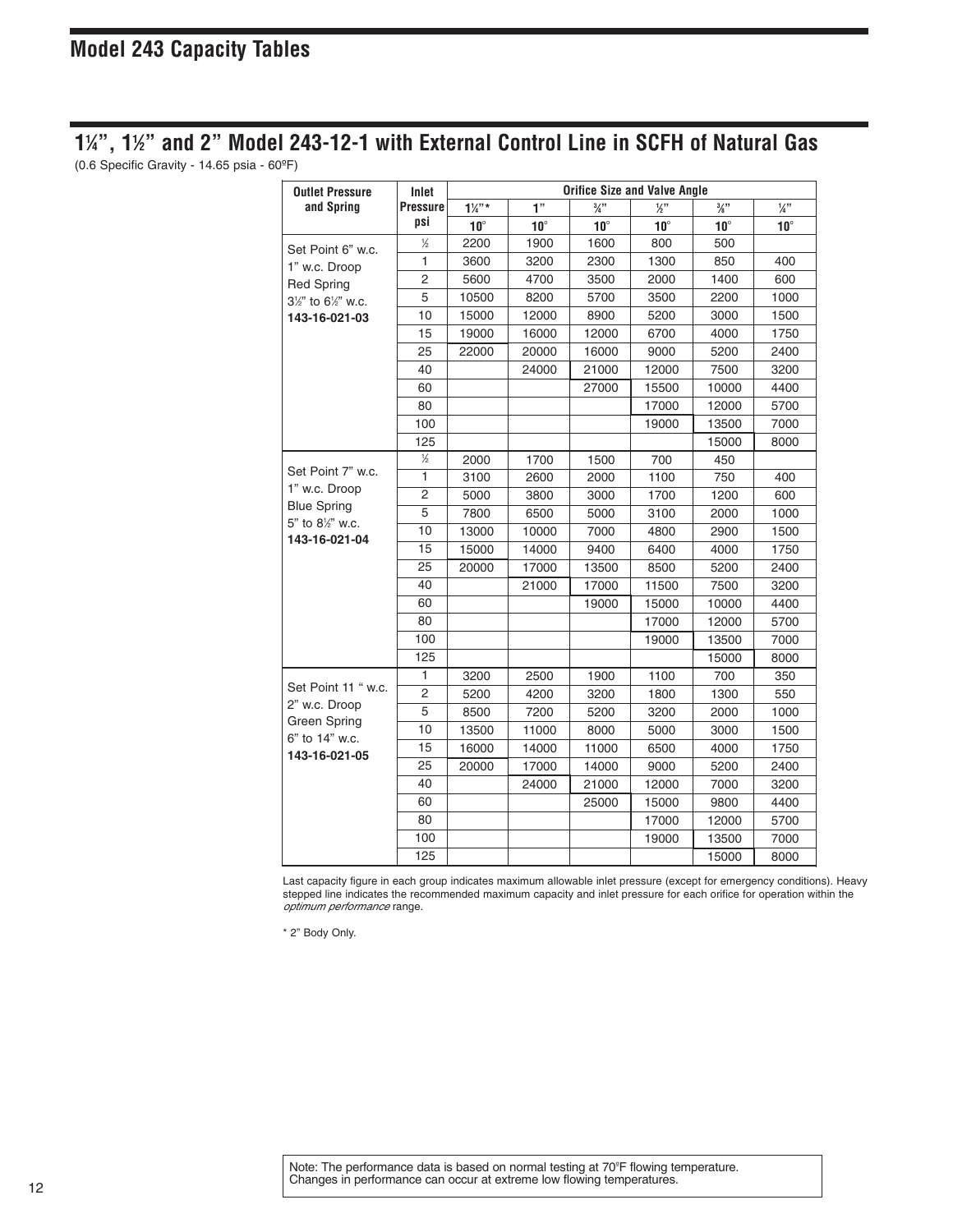

#### **⁄4", 11 ⁄2" and 2" Model 243-12-1 with External Control Line in SCFH of Natural Gas**

(0.6 Specific Gravity - 14.65 psia - 60ºF) (cont'd.)

| <b>Outlet Pressure</b>           | Inlet           |                   |              |            | <b>Orifice Size and Valve Angle</b> |                             |                 |
|----------------------------------|-----------------|-------------------|--------------|------------|-------------------------------------|-----------------------------|-----------------|
| and Spring                       | <b>Pressure</b> | $1\frac{1}{4}$ "* | 1"           | 3/3        | $\frac{1}{2}$ "                     | $\frac{3}{8}$ <sup>33</sup> | $\frac{1}{4}$ " |
|                                  | psi             | $10^\circ$        | $10^{\circ}$ | $10^\circ$ | $10^\circ$                          | $10^\circ$                  | $10^{\circ}$    |
| Set Point 18" w.c.               | 1               | 2400              | 2000         | 1200       | 900                                 | 600                         | 300             |
| 3" w.c. Droop                    | $\overline{2}$  | 4200              | 3200         | 2000       | 1500                                | 1000                        | 500             |
| Orange Spring                    | 5               | 6500              | 5500         | 4100       | 2700                                | 1600                        | 950             |
| 12" to 28" w.c.                  | 10              | 11000             | 8000         | 6200       | 4200                                | 2800                        | 1500            |
| 143-16-021-06                    | 15              | 14500             | 11000        | 8000       | 5800                                | 3800                        | 1750            |
|                                  | 25              | 18000             | 15000        | 11500      | 8000                                | 5000                        | 2400            |
|                                  | 40              |                   | 21000        | 15000      | 11000                               | 7000                        | 3200            |
|                                  | 60              |                   |              | 20000      | 15000                               | 9800                        | 4400            |
|                                  | 80              |                   |              |            | 17000                               | 12000                       | 5700            |
|                                  | 100             |                   |              |            | 19000                               | 13500                       | 7000            |
|                                  | 125             |                   |              |            |                                     | 15000                       | 8000            |
|                                  | $\overline{2}$  | 3500              | 2900         | 1700       | 1300                                | 850                         | 500             |
| Set Point 1 psi<br>0.2 psi Droop | 5               | 7000              | 5400         | 4000       | 2600                                | 1600                        | 950             |
| <b>Black Spring</b>              | 10              | 10500             | 8500         | 5800       | 4000                                | 2800                        | 1500            |
| 1 to 2 psi                       | 15              | 14500             | 10500        | 7600       | 5400                                | 3800                        | 1750            |
| 143-16-021-07                    | 25              | 18000             | 14500        | 10500      | 7500                                | 5000                        | 2400            |
|                                  | 40              |                   | 20000        | 15000      | 10500                               | 7000                        | 3200            |
|                                  | 60              |                   |              | 20000      | 15000                               | 9800                        | 4400            |
|                                  | 80              |                   |              |            | 17000                               | 12000                       | 5700            |
|                                  | 100             |                   |              |            | 19000                               | 13500                       | 7000            |
|                                  | 125             |                   |              |            |                                     | 15000                       | 8000            |
|                                  | 5               | 8600              | 6800         | 5300       | 2700                                | 1900                        | 850             |
| Set Point 2 psi                  | 10              | 13000             | 10500        | 7500       | 4500                                | 2900                        | 1400            |
| 0.6 psi Droop                    | 15              | 17500             | 13500        | 10500      | 6000                                | 3800                        | 1750            |
| Cadmium Spring                   | 25              | 25000             | 20000        | 14000      | 8500                                | 5000                        | 2400            |
| 1% to 3 psi                      | 40              |                   | 25000        | 20000      | 12000                               | 7000                        | 3200            |
| 143-16-021-08                    | 60              |                   |              | 25000      | 15000                               | 10000                       | 4400            |
|                                  | 80              |                   |              |            | 17000                               | 12000                       | 5700            |
|                                  | 100             |                   |              |            | 19000                               | 13500                       | 7000            |
|                                  | 125             |                   |              |            |                                     | 15000                       | 8000            |

Last capacity figure in each group indicates maximum allowable inlet pressure (except for emergency conditions). Heavy stepped line indicates the recommended maximum capacity and inlet pressure for each orifice for operation within the optimum performance range.

\*2" Body Only.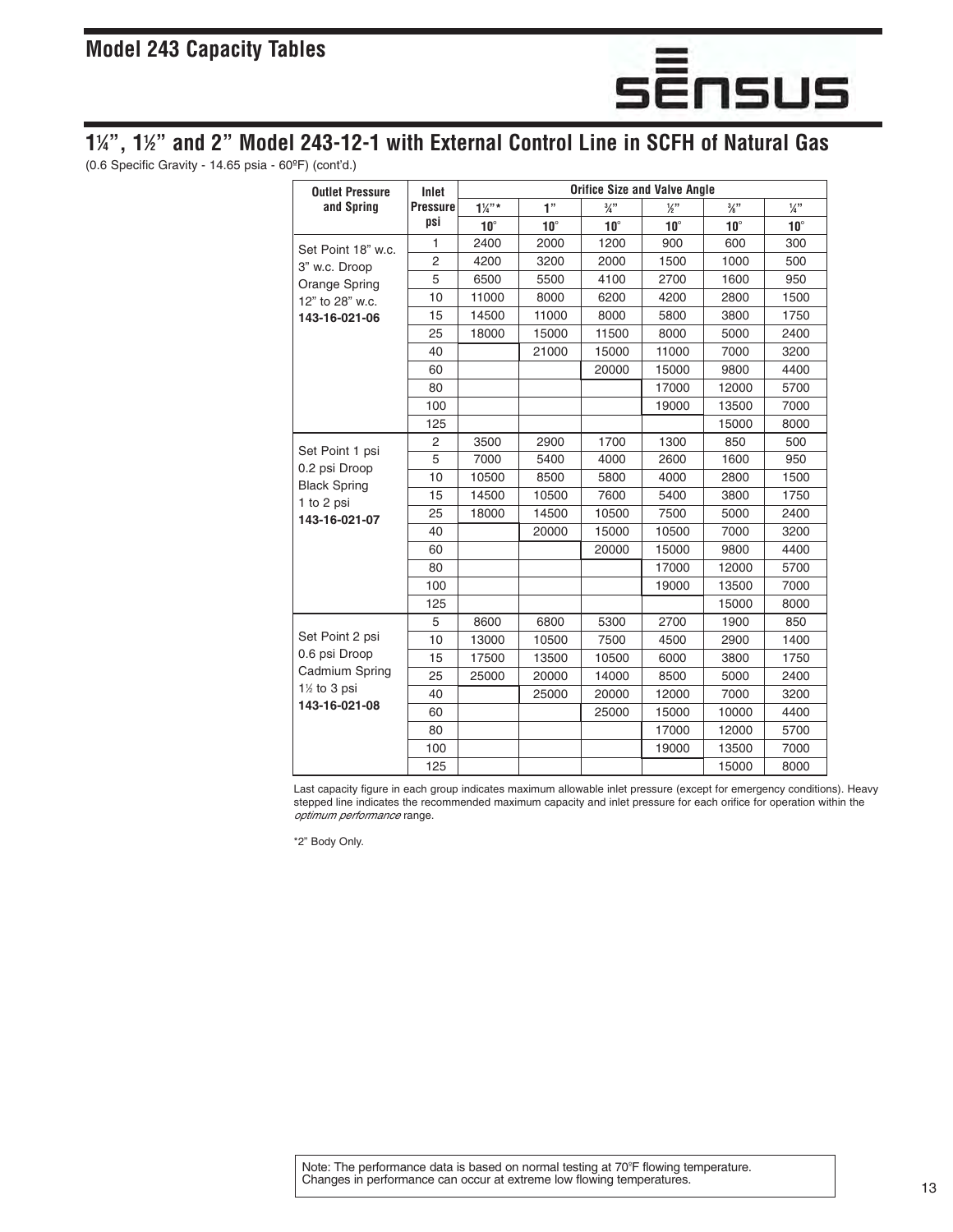#### **⁄2" and 2" Model 243-8-1 and 243-8-2 in SCFH of Natural Gas**

(0.6 Specific Gravity - 14.65 psia - 60ºF)

| <b>Outlet Pressure</b>                       | Inlet           |            |              |            | <b>Orifice Size and Valve Angle</b> |                 |              |
|----------------------------------------------|-----------------|------------|--------------|------------|-------------------------------------|-----------------|--------------|
| and Spring                                   | <b>Pressure</b> | 1"         | 3/3          | 1/2        | 3/3                                 | $\frac{1}{4}$ " | 0.207"       |
|                                              | psi             | $30^\circ$ | $10^{\circ}$ | $10^\circ$ | $10^{\circ}$                        | $10^{\circ}$    | $10^{\circ}$ |
| Set Point 6" w.c.                            | $\frac{1}{2}$   | 1100       | 900          | 700        | 500                                 |                 |              |
| 1" w.c. Droop                                | $\overline{1}$  | 1950       | 1600         | 1050       | 750                                 | 350             |              |
| Red-Black Spring                             | $\overline{2}$  | 3200       | 2400         | 1550       | 1000                                | 550             | 350          |
| $3\frac{1}{2}$ " to 6 $\frac{1}{2}$ " w.c.   | 5               | 5200       | 3900         | 2700       | 1900                                | 950             | 550          |
| 143-82-021-00                                | 10              | 7400       | 5800         | 4500       | 3000                                | 1350            | 900          |
|                                              | 15              | 9100       | 7100         | 5800       | 3800                                | 1700            | 1150         |
|                                              | 25              | 12500      | 8700         | 7200       | 5100                                | 2400            | 1500         |
|                                              | 40              |            | 10500        | 9200       | 7100                                | 3200            | 2100         |
|                                              | 60              |            |              | 11000      | 9300                                | 4400            | 2900         |
|                                              | 80              |            |              | 11500      | 10500                               | 5600            | 3700         |
|                                              | 100             |            |              |            | 11000                               | 7000            | 4500         |
|                                              | 125             |            |              |            |                                     | 8000            | 5600         |
|                                              | $\frac{1}{2}$   | 1000       | 750          | 650        | 400                                 |                 |              |
| Set Point 7" w.c.                            | $\overline{1}$  | 1600       | 1150         | 900        | 650                                 | 300             |              |
| 1" w.c. Droop                                | $\overline{2}$  | 2700       | 1800         | 1350       | 950                                 | 450             | 350          |
| <b>Blue-Black Spring</b><br>5" to 81/2" w.c. | 5               | 4800       | 3500         | 2350       | 1600                                | 770             | 500          |
| 143-82-021-01                                | 10              | 7000       | 5400         | 3900       | 2500                                | 1250            | 900          |
|                                              | 15              | 9100       | 7000         | 5000       | 3500                                | 1700            | 1150         |
|                                              | 25              | 12500      | 8700         | 6600       | 5100                                | 2400            | 1500         |
|                                              | 40              |            | 10500        | 9000       | 7100                                | 3200            | 2100         |
|                                              | 60              |            |              | 11000      | 9300                                | 4400            | 2900         |
|                                              | 80              |            |              | 11500      | 10500                               | 5600            | 3700         |
|                                              | 100             |            |              |            | 11000                               | 7000            | 4500         |
|                                              | 125             |            |              |            |                                     | 8000            | 5600         |
|                                              | 1               | 1650       | 1150         | 1000       | 650                                 | 300             |              |
| Set Point 11 " w.c.                          | $\overline{c}$  | 2700       | 2000         | 1400       | 1000                                | 450             | 350          |
| 2" w.c. Droop<br>Green-Black Spring          | 5               | 4800       | 3800         | 2600       | 1750                                | 900             | 600          |
| 6" to 14" w.c.                               | 10              | 7000       | 5400         | 4200       | 2800                                | 1300            | 900          |
| 143-82-021-02                                | 15              | 9000       | 7400         | 5500       | 3600                                | 1700            | 1100         |
|                                              | 25              | 11000      | 8800         | 7500       | 5100                                | 2400            | 1500         |
|                                              | 40              |            | 11000        | 9600       | 7100                                | 3200            | 2100         |
|                                              | 60              |            |              | 11000      | 9300                                | 4400            | 2900         |
|                                              | 80              |            |              | 11500      | 10500                               | 5600            | 3700         |
|                                              | 100             |            |              |            | 11000                               | 7000            | 4500         |
|                                              | 125             |            |              |            |                                     | 8000            | 5600         |

Last capacity figure in each group indicates maximum allowable inlet pressure (except for emergency conditions). Heavy stepped line indicates the recommended maximum capacity and inlet pressure for each orifice for operation within the optimum performance range.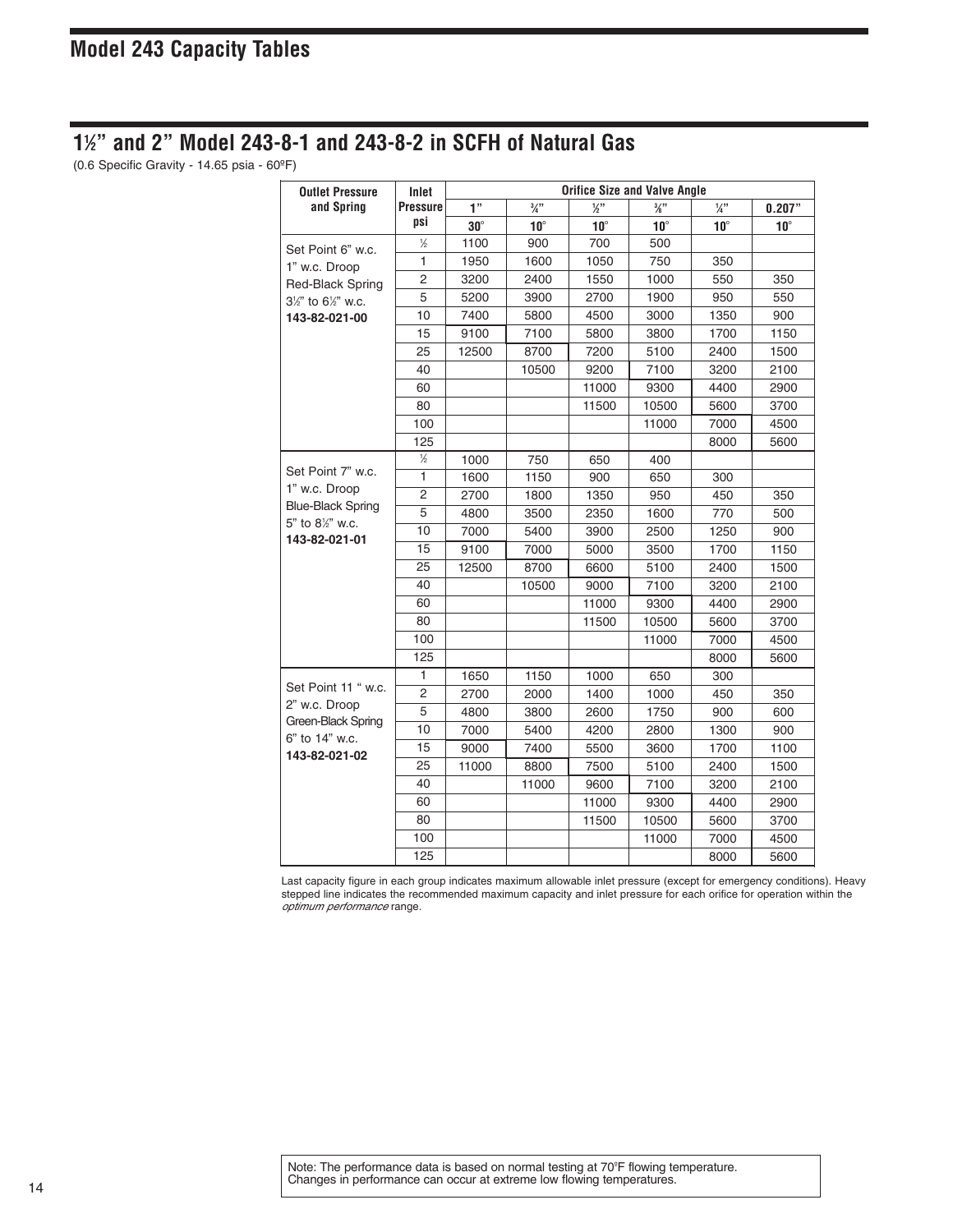# sēnsus

#### **⁄2" Models 243-8-1 and 243-8-2 in SCFH of Natural Gas** (0.6 Specific Gravity - 14.65 psia - 60ºF)

| <b>Outlet Pressure</b>            | Inlet           |            |                 |                 | <b>Orifice Size and Valve Angle</b> |                 |              |
|-----------------------------------|-----------------|------------|-----------------|-----------------|-------------------------------------|-----------------|--------------|
| and Spring                        | <b>Pressure</b> | 1"         | $\frac{3}{4}$ " | $\frac{1}{2}$ " | $\frac{3}{8}$ "                     | $\frac{1}{4}$ " | 0.207"       |
|                                   | psi             | $30^\circ$ | $10^{\circ}$    | $10^\circ$      | $10^{\circ}$                        | 10 $^{\circ}$   | $10^{\circ}$ |
| Set Point 18" w.c.                | 1               | 1500       | 1100            | 800             | 550                                 |                 |              |
| 3" w.c. Droop                     | 2               | 2100       | 1700            | 1300            | 900                                 | 450             | 350          |
| Green Spring                      | 5               | 4500       | 3400            | 2000            | 1350                                | 850             | 600          |
| 12" to 28" w.c.                   | 10              | 6600       | 5700            | 3500            | 2400                                | 1300            | 850          |
| 143-16-021-05                     | 15              | 8800       | 7100            | 5000            | 3400                                | 1700            | 1050         |
|                                   | 25              | 11500      | 9100            | 7100            | 5100                                | 2400            | 1500         |
|                                   | 40              |            | 11000           | 9300            | 7100                                | 3200            | 2100         |
|                                   | 60              |            |                 | 11000           | 9400                                | 4400            | 2900         |
|                                   | 80              |            |                 | 12000           | 10500                               | 5600            | 3700         |
|                                   | 100             |            |                 |                 | 11000                               | 7000            | 4500         |
|                                   | 125             |            |                 |                 |                                     | 8000            | 5600         |
|                                   | $\overline{c}$  | 4000       | 3500            | 1800            | 1200                                | 500             |              |
| Set Point 1 psi<br>0.31 psi Droop | 5               | 6000       | 5000            | 3500            | 2200                                | 1000            |              |
| Green Spring                      | 10              | 7500       | 7000            | 5000            | 3000                                | 1500            |              |
| 12" to 28" w.c.                   | 15              | 9000       | 8000            | 6500            | 4000                                | 1850            |              |
| 143-16-021-05                     | 25              | 12000      | 10000           | 8000            | 5000                                | 2000            |              |
|                                   | 40              |            | 12500           | 9500            | 7000                                | 3000            |              |
|                                   | 60              |            |                 | 11500           | 9500                                | 4500            |              |
|                                   | 80              |            |                 | 12500           | 11500                               | 6000            |              |
|                                   | 100             |            |                 |                 | 12500                               | 7000            |              |
|                                   | 125             |            |                 |                 |                                     | 8000            |              |
| Set Point 1 psi                   | 2               | 2100       | 1650            | 1200            | 850                                 | 450             |              |
| 0.2 psi Droop                     | 5               | 4000       | 3200            | 2100            | 1300                                | 850             | 550          |
| Orange Spring                     | 10              | 6500       | 5200            | 3100            | 2200                                | 1300            | 800          |
| 1 to 2 psi                        | 15              | 8400       | 6500            | 4400            | 3000                                | 1700            | 1000         |
| 143-16-021-06                     | 25              | 11000      | 8600            | 6500            | 4400                                | 2400            | 1500         |
|                                   | 40              |            | 11000           | 8600            | 6700                                | 3200            | 2100         |
|                                   | 60              |            |                 | 10500           | 9000                                | 4400            | 2900         |
|                                   | 80              |            |                 | 11500           | 10500                               | 5600            | 3700         |
|                                   | 100             |            |                 |                 | 11000                               | 7000            | 4500         |
|                                   | 125             |            |                 |                 |                                     | 8000            | 5600         |
| Set Point 3 psi                   | 5               | 3000       | 1800            | 1200            | 1100                                | 900             |              |
| 0.35 psi Droop                    | 10              | 4000       | 2500            | 1800            | 1500                                | 1000            |              |
| <b>Black Spring</b>               | 15              | 5200       | 4000            | 2850            | 2000                                | 1400            |              |
| 2 to $4\%$ psi                    | 25              | 7000       | 5200            | 3600            | 3100                                | 1800            |              |
| 143-16-021-07                     | 40              |            | 9000            | 5000            | 4200                                | 2200            |              |
|                                   | 60              |            |                 | 8300            | 6500                                | 3000            |              |
|                                   | 80              |            |                 | 10000           | 8500                                | 5000            |              |
|                                   | 100             |            |                 |                 | 9000                                | 6000            |              |
|                                   | 125             |            |                 |                 |                                     | 8000            |              |
| Set Point 3 psi                   | 5               | 4400       | 3400            | 2400            | 1600                                | 800             |              |
| 0.6 psi Droop                     | 10              | 7100       | 5900            | 3600            | 2400                                | 1300            | 750          |
| <b>Black Spring</b>               | 15              | 9600       | 7500            | 4800            | 3400                                | 1700            | 1000         |
| 2 to $4\%$ psi                    | 25              | 12500      | 10500           | 6500            | 5000                                | 2400            | 1500         |
| 143-16-021-07                     | 40              |            | 13000           | 9600            | 7000                                | 3200            | 2100         |
|                                   | 60              |            |                 | 12500           | 9300                                | 4400            | 2900         |
|                                   | 80              |            |                 | 13500           | 11000                               | 5600            | 3700         |
|                                   | 100             |            |                 |                 | 12000                               | 7000            | 4500         |
|                                   | 125             |            |                 |                 |                                     | 8000            | 5600         |

Last capacity figure in each group indicates maximum allowable inlet pressure (except for emergency conditions). Heavy stepped line indicates the recommended maximum capacity and inlet pressure for each orifice for operation within the optimum performance range.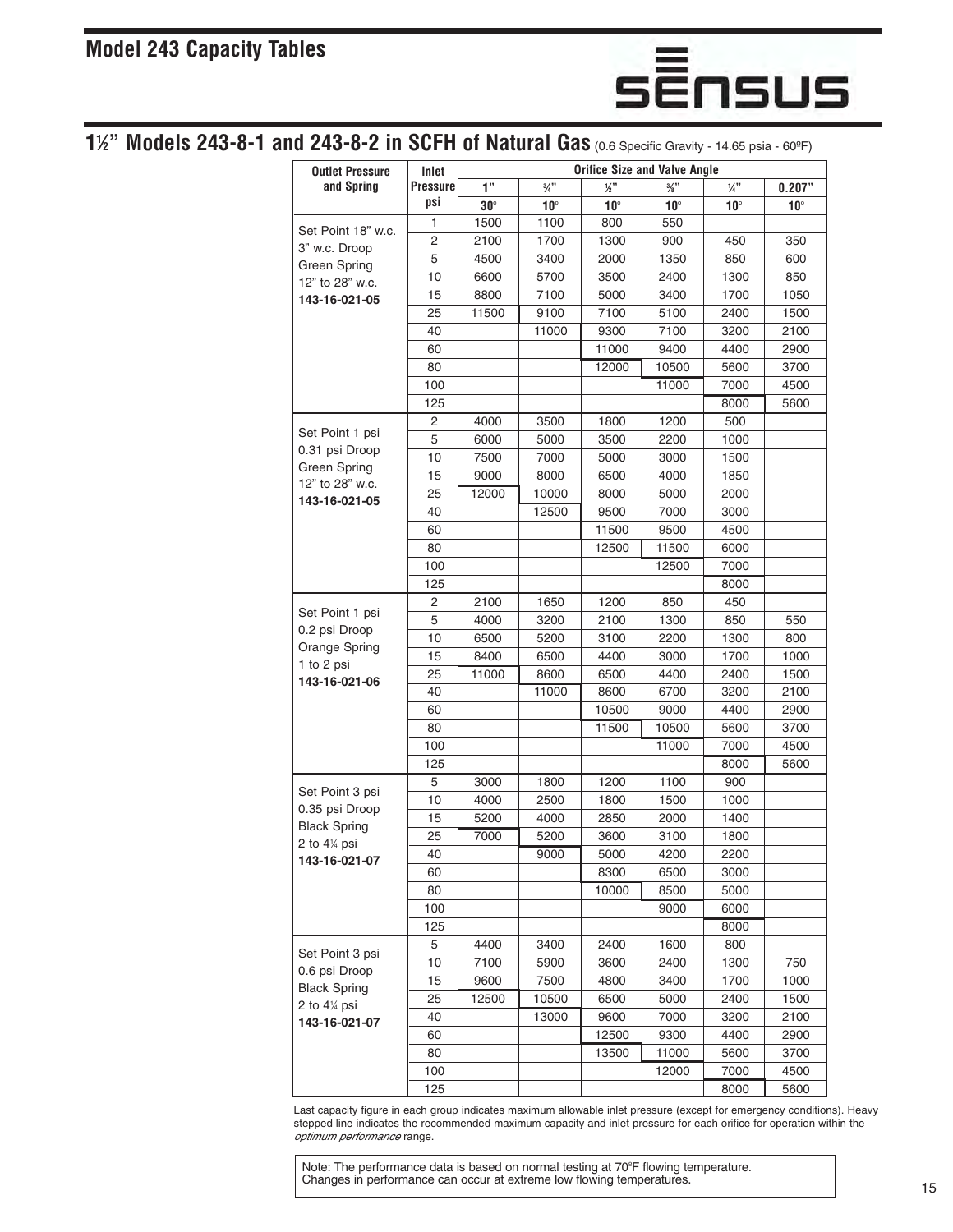#### **⁄4" Models 243-8-1, 243-8-2, 243-12-1 and 243-12-2 in SCFH of Natural Gas**

(0.6 Specific Gravity - 14.65 psia - 60ºF)

| <b>Outlet Pressure</b>               | <b>Outlet Pressure</b>              | Inlet                   |            |                     | <b>Orifice Size and Valve Angle</b> |               |              |
|--------------------------------------|-------------------------------------|-------------------------|------------|---------------------|-------------------------------------|---------------|--------------|
| and Spring                           | and Spring                          | <b>Pressure</b>         | 3/3        | $1/2$ <sup>33</sup> | $3/8$ <sup>33</sup>                 | $\frac{1}{4}$ | 0.207"       |
| 243-12                               | 243-8                               | psi                     | $10^\circ$ | $10^{\circ}$        | $10^\circ$                          | $10^\circ$    | $10^{\circ}$ |
| Set Point 6" w.c.                    | Set Point 6" w.c.                   | $\frac{1}{2}$           | 900        | 700                 | 500                                 |               |              |
| 1" w.c. Droop                        | 1" w.c. Droop                       | $\mathbf{1}$            | 1600       | 1050                | 750                                 | 350           |              |
| <b>Red Spring</b>                    | Red-Black Spring                    | $\overline{c}$          | 2250       | 1500                | 1000                                | 550           | 350          |
| $3\frac{1}{2}$ " to 6" w.c.          | 31/2" to 61/2" w.c.                 | 5                       | 2500       | 2200                | 1900                                | 950           | 550          |
| 143-16-021-03                        | 143-82-021-00                       | 10                      | 3100       | 2900                | 2650                                | 1350          | 900          |
|                                      |                                     | 15                      | 3550       | 3600                | 2700                                | 1700          | 1050         |
|                                      |                                     | 25                      | 4200       | 3800                | 3300                                | 2400          | 1500         |
|                                      |                                     | 40                      | 4200       | 4100                | 3800                                | 3200          | 2100         |
|                                      |                                     | 60                      |            | 4800                | 4400                                | 4400          | 2900         |
|                                      |                                     | 80                      |            | 5600                | 5600                                | 5600          | 3700         |
|                                      |                                     | 100                     |            |                     | 6000                                | 6000          | 4500         |
|                                      |                                     | 125                     |            |                     |                                     | 6000          | 5600         |
|                                      |                                     | $\frac{1}{2}$           | 750        | 650                 | 400                                 |               |              |
| Set Point 7" w.c.                    | Set Point 7" w.c.                   | $\mathbf{1}$            | 1150       | 900                 | 650                                 | 300           |              |
| 1" w.c. Droop                        | 1" w.c. Droop                       | $\overline{c}$          | 1700       | 1300                | 950                                 | 450           | 350          |
| <b>Blue Spring</b>                   | <b>Blue-Black Spring</b>            | 5                       | 2300       | 1900                | 1600                                | 770           | 500          |
| 5" to 81/2" w.c.<br>143-16-021-04    | 5" to 81/2" w.c.<br>143-82-021-01   | 10                      | 2900       | 2600                | 2200                                | 1250          | 900          |
|                                      |                                     | 15                      | 3500       | 3100                | 2500                                | 1700          | 1050         |
|                                      |                                     | 25                      | 4200       | 3600                | 3300                                | 2400          | 1500         |
|                                      |                                     | 40                      | 4800       | 4000                | 3800                                | 3200          | 2100         |
|                                      |                                     | 60                      |            | 4600                | 4400                                | 4400          | 2900         |
|                                      |                                     | 80                      |            | 5600                | 5600                                | 5600          | 3700         |
|                                      |                                     | 100                     |            |                     | 6000                                | 6000          | 4500         |
|                                      |                                     | 125                     |            |                     |                                     | 6000          | 5600         |
|                                      | Set Point 11 " w.c.                 | 1                       | 1150       | 1000                | 650                                 | 300           |              |
| Set Point 11 " w.c.<br>2" w.c. Droop | 2" w.c. Droop                       | $\overline{c}$          | 1850       | 1350                | 1000                                | 450           | 350          |
| <b>Green Spring</b>                  | Green-Black Spring                  | 5                       | 2500       | 2200                | 1750                                | 800           | 550          |
| 6" to 14" w.c.                       | 6" to 14" w.c.                      | 10                      | 2900       | 2700                | 2450                                | 1300          | 900          |
| 143-16-021-05                        | 143-82-021-02                       | 15                      | 3700       | 3950                | 2600                                | 1700          | 1100         |
|                                      |                                     | 25                      | 4250       | 4000                | 3300                                | 2400          | 1500         |
|                                      |                                     | 40                      | 5300       | 4200                | 3800                                | 3200          | 2100         |
|                                      |                                     | 60                      |            | 4850                | 4400                                | 4400          | 2900         |
|                                      |                                     | 80                      |            | 5850                | 5600                                | 5600          | 3700         |
|                                      |                                     | 100                     |            |                     | 6000                                | 7000          | 4500         |
|                                      |                                     | 125                     |            |                     |                                     | 8000          | 5600         |
|                                      |                                     | 1                       | 1100       | 800                 | 500                                 |               |              |
| Set Point 18" w.c.<br>3" w.c. Droop  | Set Point 18" w.c.<br>3" w.c. Droop | $\overline{\mathbf{c}}$ | 1900       | 1250                | 900                                 | 450           | 350          |
| Orange Spring                        | Green Spring                        | 5                       | 2250       | 1700                | 1350                                | 750           | 550          |
| 12" to 28" w.c.                      | 12" to 28" w.c.                     | 10                      | 2950       | 2250                | 2100                                | 1300          | 850          |
| 143-16-021-06                        | 143-16-021-05                       | 15                      | 3450       | 3600                | 2450                                | 1700          | 1050         |
|                                      |                                     | 25                      | 4400       | 3750                | 3300                                | 2400          | 1500         |
|                                      |                                     | 40                      | 5300       | 4100                | 3800                                | 3200          | 2100         |
|                                      |                                     | 60                      |            | 4800                | 4400                                | 4400          | 2900         |
|                                      |                                     | 80                      |            | 4850                | 5600                                | 5600          | 3700         |
|                                      |                                     | 100                     |            |                     | 6000                                | 7000          | 4500         |
|                                      |                                     | 125                     |            |                     |                                     | 8000          | 5600         |

Last capacity figure in each group indicates maximum allowable inlet pressure (except for emergency conditions). Heavy stepped line indicates the recommended maximum capacity and inlet pressure for each orifice for operation within the optimum performance range.

**NOTE:** 1" x 30" and 1¼" x 30" orifice and valve angle are available on the 1¼" 243-12-1 and 243-12-2 models.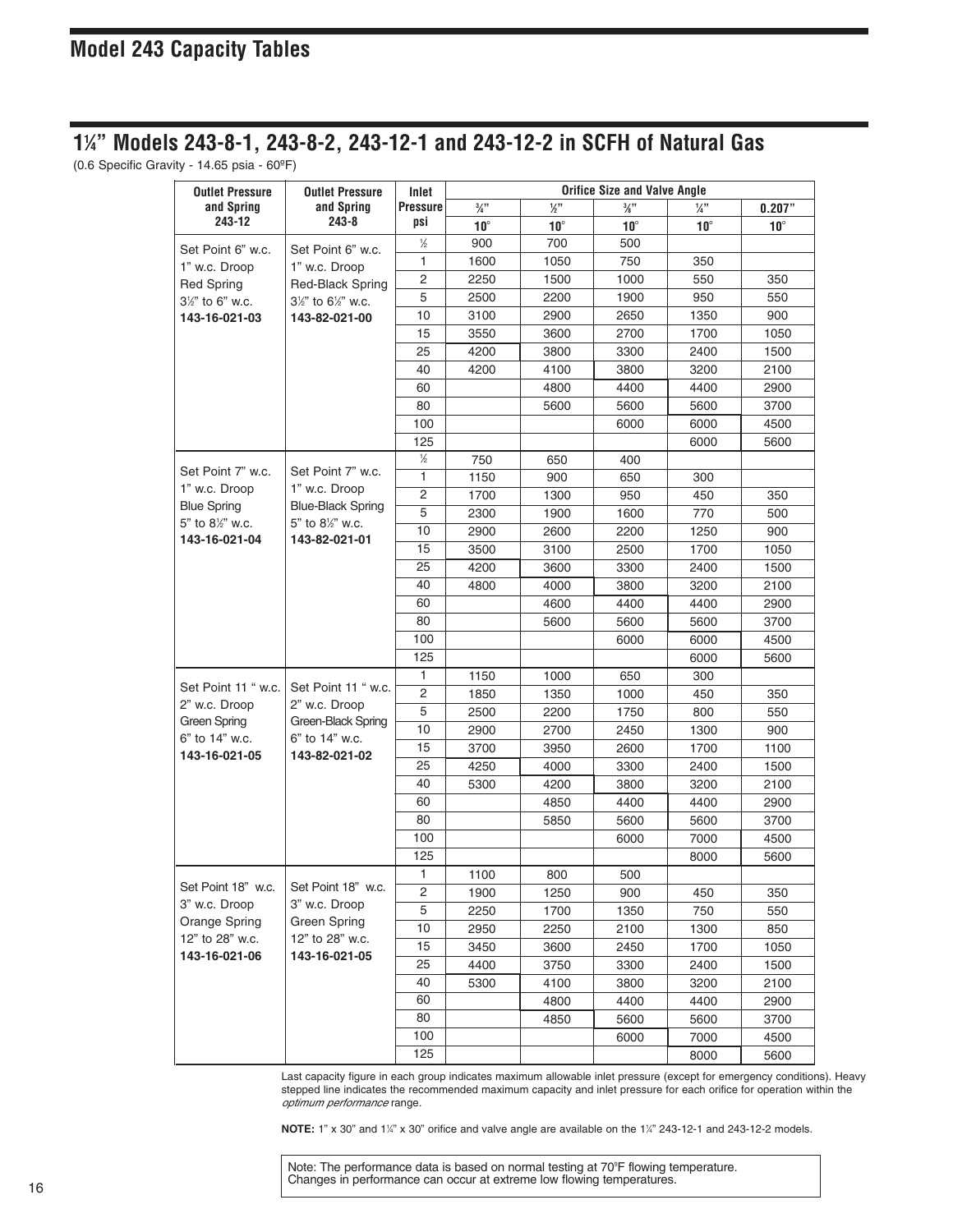

#### **⁄4" Models 243-8-1, 243-8-2, 243-12-1 and 243-12-2 in SCFH of Natural Gas**

(0.6 Specific Gravity - 14.65 psia - 60ºF) (continued)

| <b>Outlet Pressure</b>               | <b>Outlet Pressure</b>                       | Inlet           |                     | <b>Orifice Size and Valve Angle</b> |              |                 |              |  |  |  |
|--------------------------------------|----------------------------------------------|-----------------|---------------------|-------------------------------------|--------------|-----------------|--------------|--|--|--|
| and Spring                           | and Spring                                   | <b>Pressure</b> | $3/3$ <sup>33</sup> | 1/3                                 | 3/8"         | $\frac{1}{4}$ " | 0.207"       |  |  |  |
| 243-12                               | $243 - 8$                                    | psi             | $10^{\circ}$        | $10^{\circ}$                        | $10^{\circ}$ | $10^{\circ}$    | $10^{\circ}$ |  |  |  |
| Set Point 1 psi                      | Set Point 1 psi                              | $\overline{c}$  | 3000                | 1800                                | 1200         | 500             |              |  |  |  |
| 0.31 psi Droop                       | 0.31 psi Droop                               | 5               | 4000                | 3000                                | 2000         | 1000            |              |  |  |  |
| Orange Spring                        | Green Spring                                 | 10              | 5000                | 4000                                | 3000         | 1500            |              |  |  |  |
| 12" to 28" w.c.                      | 12" to 28" w.c.                              | 15              | 6000                | 5100                                | 3900         | 1900            |              |  |  |  |
| 143-16-021-06                        | 143-16-021-05                                | 25              | 7500                | 6400                                | 4500         | 2200            |              |  |  |  |
|                                      |                                              | 40              | 8000                | 7400                                | 6100         | 2600            |              |  |  |  |
|                                      |                                              | 60              |                     | 8000                                | 7350         | 4000            |              |  |  |  |
|                                      |                                              | 80              |                     | 8500                                | 8000         | 5100            |              |  |  |  |
|                                      |                                              | 100             |                     |                                     | 8500         | 6500            |              |  |  |  |
|                                      |                                              | 125             |                     |                                     |              | 7000            |              |  |  |  |
|                                      |                                              | 2               | 1850                | 1150                                | 850          | 450             |              |  |  |  |
| Set Point 1 psi                      | Set Point 1 psi                              | 5               | 2100                | 1700                                | 1350         | 750             | 500          |  |  |  |
| 0.2 psi Droop<br><b>Black Spring</b> | 0.2 psi Droop                                | 10              | 2700                | 2000                                | 1950         | 1300            | 800          |  |  |  |
| 1 to 2 psi                           | Orange Spring<br>1 to 2 psi<br>143-16-021-06 |                 | 3150                | 3100                                | 2050         | 1700            | 1000         |  |  |  |
| 143-16-021-07                        |                                              |                 | 4150                | 3250                                | 2850         | 2400            | 1500         |  |  |  |
|                                      |                                              | 40              | 5300                | 3800                                | 3600         | 3200            | 2100         |  |  |  |
|                                      |                                              | 60              |                     | 4600                                | 4250         | 4400            | 2900         |  |  |  |
|                                      |                                              | 80              |                     | 4650                                | 5600         | 5600            | 3700         |  |  |  |
|                                      |                                              | 100             |                     |                                     | 6000         | 7000            | 4500         |  |  |  |
|                                      |                                              | 125             |                     |                                     |              | 8000            | 5600         |  |  |  |
|                                      | Set Point 3 psi                              | 5               | 1200                | 1000                                | 800          | 500             |              |  |  |  |
| Set Point 3 psi<br>0.35 psi Droop    | 0.35 psi Droop                               | 10              | 2000                | 1800                                | 1400         | 1000            |              |  |  |  |
| Cadmium Spring                       | <b>Black Spring</b>                          | 15              | 3300                | 2800                                | 1800         | 1400            |              |  |  |  |
| 1½ to 3 psi                          | 2 to $4\%$ psi                               | 25              | 4700                | 3300                                | 2300         | 1650            |              |  |  |  |
| 143-16-021-08                        | 143-16-021-07                                | 40              | 6300                | 4900                                | 2800         | 2000            |              |  |  |  |
|                                      |                                              | 60              |                     | 5800                                | 5000         | 2800            |              |  |  |  |
|                                      |                                              | 80              |                     | 6500                                | 6400         | 4600            |              |  |  |  |
|                                      |                                              | 100             |                     |                                     | 6500         | 4750            |              |  |  |  |
|                                      |                                              | 125             |                     |                                     |              | 5000            |              |  |  |  |
| Set Point 3 psi                      | Set Point 3 psi                              | 5               | 2200                | 1950                                | 1650         | 700             |              |  |  |  |
| 0.6 psi Droop                        | 0.6 psi Droop                                | 10              | 3600                | 2300                                | 2150         | 1300            | 750          |  |  |  |
| Cadmium Spring                       | <b>Black Spring</b>                          | 15              | 3800                | 3400                                | 2350         | 1700            | 1000         |  |  |  |
| $1\%$ to 3 psi                       | 2 to $4\%$ psi                               | 25              | 5000                | 3900                                | 3250         | 2400            | 1500         |  |  |  |
| 143-16-021-08                        | 143-16-021-07                                | 40              | 6300                | 4300                                | 3700         | 3200            | 2100         |  |  |  |
|                                      |                                              | 60              |                     | 5500                                | 4400         | 4400            | 2900         |  |  |  |
|                                      |                                              | 80              |                     | 5500                                | 5850         | 5600            | 3700         |  |  |  |
|                                      |                                              | 100             |                     |                                     | 6550         | 7000            | 4500         |  |  |  |
|                                      |                                              | 125             |                     |                                     |              | 8000            | 5600         |  |  |  |

Last capacity figure in each group indicates maximum allowable inlet pressure (except for emergency conditions). Heavy stepped line indicates the recommended maximum capacity and inlet pressure for each orifice for operation within the optimum performance range.

**NOTE:** 1" x 30<sup>o</sup> and 1¼" x 30<sup>o</sup> orifice and valve angle are available on the 1¼" 243-12-1 and 243-12-2 models.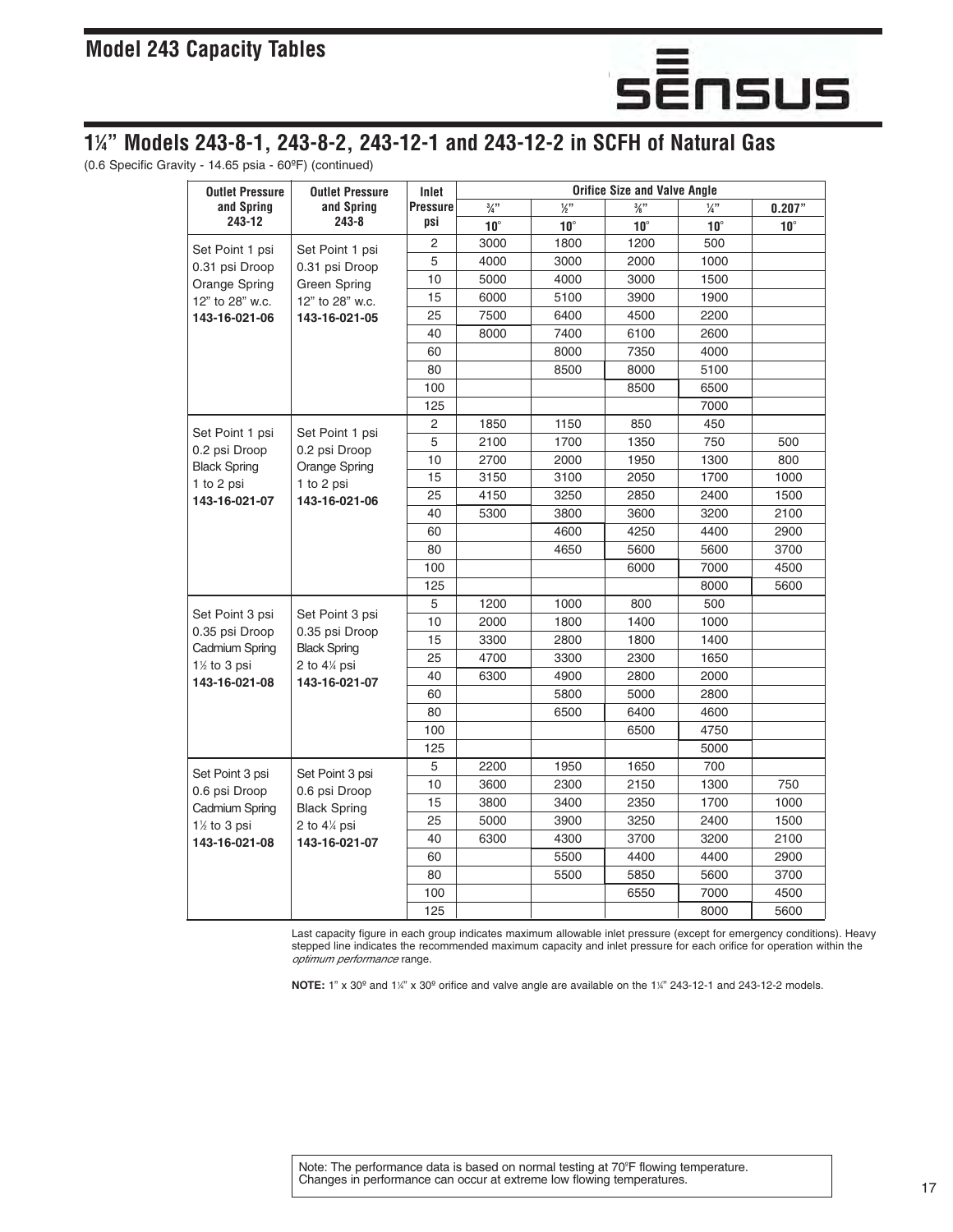**2" Models 243-8-1 and 243-8-2 in SCFH of Natural Gas** (0.6 Specific Gravity - 14.65 psia - 60ºF)

| <b>Outlet Pressure</b>               | <b>Orifice Size and Valve Angle</b><br>Inlet |            |            |            |                 |              |                 |
|--------------------------------------|----------------------------------------------|------------|------------|------------|-----------------|--------------|-----------------|
| and Spring                           | <b>Pressure</b>                              | 1"         | 3/3        | 3/3        | $\frac{1}{2}$ " | 3/8"         | $\frac{1}{4}$ " |
|                                      | psi                                          | $30^\circ$ | $30^\circ$ | $10^\circ$ | $10^{\circ}$    | $10^{\circ}$ | $10^{\circ}$    |
|                                      | 1                                            | 1500       | 1200       | 1100       | 800             | 600          |                 |
| Set Point 18" w.c.                   | 2                                            | 2400       | 1800       | 1700       | 1250            | 950          | 500             |
| 3" w.c. Droop<br><b>Green Spring</b> | 5                                            | 5500       | 3700       | 3500       | 2300            | 1400         | 900             |
| 12" to 28" w.c.                      | 10                                           | 9400       | 8400       | 6000       | 3700            | 2400         | 1400            |
| 143-16-021-05                        | 15                                           | 12000      | 12000      | 8100       | 5600            | 3800         | 1700            |
|                                      | 25                                           | 14500      | 17500      | 10000      | 8200            | 5600         | 2400            |
|                                      | 40                                           |            | 20000      | 12000      | 11500           | 7400         | 3400            |
|                                      | 60                                           |            |            |            | 13500           | 10000        | 4600            |
|                                      | 80                                           |            |            |            | 14000           | 11000        | 5600            |
|                                      | 100                                          |            |            |            |                 | 12000        | 7000            |
|                                      | 125                                          |            |            |            |                 |              | 8000            |
|                                      | 2                                            | 5000       | 4000       | 4000       | 3000            | 1000         | 500             |
| Set Point 1 psi                      | 5                                            | 8000       | 7000       | 7000       | 4000            | 1900         | 1000            |
| 0.31 psi Droop                       | 10                                           | 14000      | 12800      | 10000      | 5500            | 3000         | 1500            |
| Green Spring                         | 15                                           | 16500      | 14000      | 13900      | 7750            | 4500         | 1800            |
| 12" to 28" w.c.                      | 25                                           | 17700      | 16900      | 15000      | 9000            | 5500         | 2500            |
| 143-16-021-05                        | 40                                           |            | 18000      | 16500      | 11500           | 7400         | 3200            |
|                                      | 60                                           |            |            |            | 15000           | 10000        | 4600            |
|                                      | 80                                           |            |            |            | 17000           | 13800        | 6100            |
|                                      | 100                                          |            |            |            |                 | 14000        | 7000            |
|                                      | 125                                          |            |            |            |                 |              | 9000            |
|                                      | 2                                            | 2400       | 1800       | 1700       | 1200            | 850          | 450             |
| Set Point 1 psi                      | 5                                            | 4000       | 3400       | 3300       | 2200            | 1300         | 900             |
| 0.2 psi Droop                        | 10                                           | 7000       | 6000       | 5400       | 3500            | 2200         | 1400            |
| Orange Spring                        | 15                                           | 11000      | 9000       | 7000       | 4600            | 3100         | 1700            |
| 1 to 2 psi<br>143-16-021-06          | 25                                           | 14500      | 15000      | 10000      | 7400            | 4800         | 2400            |
|                                      | 40                                           |            | 17500      | 12000      | 10500           | 7000         | 3400            |
|                                      | 60                                           |            |            |            | 12500           | 9500         | 4600            |
|                                      | 80                                           |            |            |            | 13500           | 10500        | 5600            |
|                                      | 100                                          |            |            |            |                 | 11000        | 7000            |
|                                      | 125                                          |            |            |            |                 |              | 8000            |
|                                      | 5                                            | 2000       | 1600       | 1600       | 1400            | 1000         | 500             |
| Set Point 3 psi                      | 10                                           | 4000       | 3000       | 3000       | 2000            | 1400         | 1000            |
| 0.35 psi Droop                       | 15                                           | 5800       | 4200       | 4000       | 2600            | 1800         | 1500            |
| <b>Black Spring</b>                  | 25                                           | 7500       | 5200       | 5000       | 3900            | 2750         | 2300            |
| 2 to $4\frac{1}{4}$ psi              | 40                                           |            | 9100       | 9000       | 6500            | 5800         | 3100            |
| 143-16-021-07                        | 60                                           |            |            |            | 10000           | 7500         | 4600            |
|                                      | 80                                           |            |            |            | 14000           | 10000        | 6000            |
|                                      | 100                                          |            |            |            |                 | 12000        | 7000            |
|                                      | 125                                          |            |            |            |                 |              | 9000            |
|                                      | 5                                            | 4400       | 3400       | 3300       | 2400            | 1600         | 800             |
| Set Point 3 psi                      | 10                                           | 7600       | 6000       | 5800       | 3600            | 2400         | 1300            |
| 0.6 psi Droop                        | 15                                           | 11000      | 9000       | 7500       | 4800            | 3500         | 1700            |
| <b>Black Spring</b>                  | 25                                           | 15000      | 15000      | 10500      | 8000            | 5100         | 2400            |
| 2 to $4\%$ psi<br>143-16-021-07      | 40                                           |            | 17500      | 13000      | 11000           | 7000         | 3400            |
|                                      | 60                                           |            |            |            | 14000           | 9600         | 4600            |
|                                      | 80                                           |            |            |            | 15000           | 11000        | 5600            |
|                                      | 100                                          |            |            |            |                 | 12000        | 7000            |
|                                      | 125                                          |            |            |            |                 |              | 8000            |

Last capacity figure in each group indicates maximum allowable inlet pressure (except for emergency conditions). Heavy stepped line indicates the recommended maximum capacity and inlet pressure for each orifice for operation within the optimum performance range.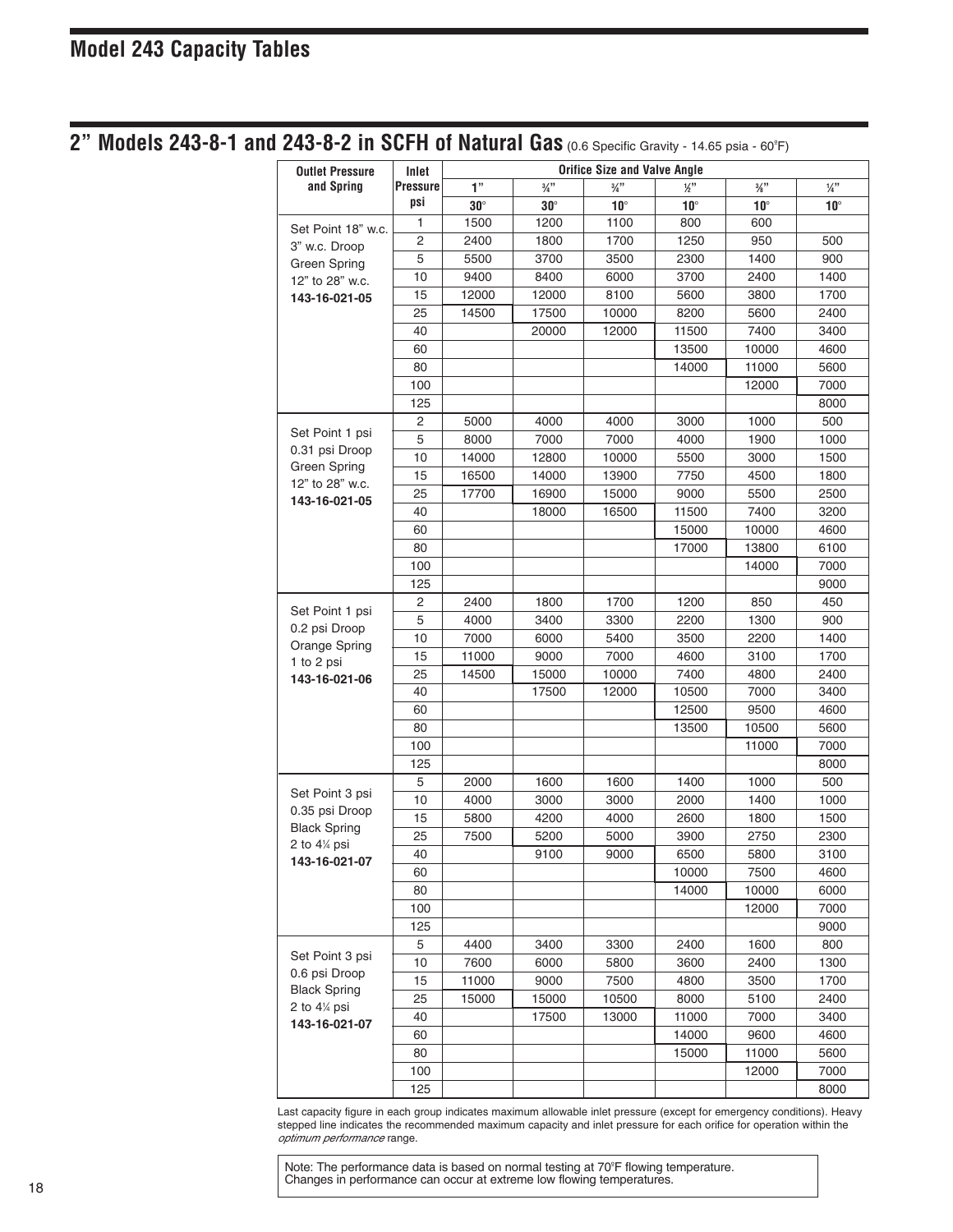

## **Model 243-8HP in SCFH of Natural Gas** (0.6 Specific Gravity - 14.65 psia - 60ºF)

| 1%" Model 243-8HP                           |     | 1%" Model 243-8HP                   |               |                             |               | 2" Model 243-8HP                    |                             |               |                             |                                     |            |                             |               |              |                             |
|---------------------------------------------|-----|-------------------------------------|---------------|-----------------------------|---------------|-------------------------------------|-----------------------------|---------------|-----------------------------|-------------------------------------|------------|-----------------------------|---------------|--------------|-----------------------------|
| Inlet<br><b>Outlet Pressure</b><br>Pressure |     | <b>Orifice Size and Valve Angle</b> |               |                             |               | <b>Orifice Size and Valve Angle</b> |                             |               |                             | <b>Orifice Size and Valve Angle</b> |            |                             |               |              |                             |
|                                             | psi | $\frac{3}{4}$ <sup>33</sup>         | $\frac{1}{2}$ | $\frac{3}{8}$ <sup>33</sup> | $\frac{1}{4}$ | 1"                                  | $\frac{3}{4}$ <sup>33</sup> | $\frac{1}{2}$ | $\frac{3}{2}$ <sup>33</sup> | $\frac{1}{4}$ <sup>33</sup>         | 1"         | $\frac{3}{4}$ <sup>33</sup> | $\frac{1}{2}$ | 36"          | $\frac{1}{4}$ <sup>33</sup> |
|                                             |     | $10^{\circ}$                        | $10^{\circ}$  | $10^{\circ}$                | $10^{\circ}$  | $30^\circ$                          | $10^{\circ}$                | $10^{\circ}$  | $10^{\circ}$                | $10^{\circ}$                        | $30^\circ$ | $10^{\circ}$                | $10^{\circ}$  | $10^{\circ}$ | $10^{\circ}$                |
| <b>Set Point</b>                            | 10  | 3300                                | 2050          | 2000                        | 1300          | 6000                                | 5500                        | 3200          | 2300                        | 1300                                | 6000       | 5500                        | 3200          | 2400         | 1300                        |
| 5 psi                                       | 15  | 3400                                | 3100          | 2200                        | 1700          | 8600                                | 6500                        | 4400          | 3200                        | 1700                                | 8600       | 6000                        | 4400          | 3200         | 1700                        |
| 1 psi Droop<br>Cadmium                      | 25  | 4400                                | 3650          | 3050                        | 2400          | 12000                               | 9300                        | 6100          | 4800                        | 2400                                | 13000      | 8200                        | 6100          | 4800         | 2400                        |
| Spring                                      | 40  | 5800                                | 3800          | 3200                        | 3200          |                                     | 12000                       | 8500          | 6100                        | 3200                                |            | 12000                       | 8700          | 6100         | 3400                        |
| 3 to 6 $%$ psi                              | 60  |                                     | 4400          | 4100                        | 4400          |                                     |                             | 10000         | 8700                        | 4400                                |            |                             | 10000         | 8700         | 4600                        |
| 143-16-021-08                               | 80  |                                     | 4500          | 5300                        | 5600          |                                     |                             | 11000         | 10000                       | 5600                                |            |                             | 11500         | 10000        | 5600                        |
|                                             | 100 |                                     |               | 6000                        | 7000          |                                     |                             |               | 11000                       | 7000                                |            |                             |               | 11000        | 7000                        |
|                                             | 125 |                                     |               |                             | 8000          |                                     |                             |               |                             | 8000                                |            |                             |               |              | 8000                        |
| Set Point                                   | 10  | 2300                                | 2000          | 1800                        | 1000          | 2500                                | 2300                        | 2000          | 1600                        | 1000                                | 2700       | 2500                        | 2100          | 1600         | 1000                        |
| 7 psi<br>1 psi Droop                        | 15  | 3000                                | 2800          | 2200                        | 1400          | 5000                                | 4000                        | 2500          | 2200                        | 1500                                | 5900       | 4300                        | 2800          | 2400         | 1500                        |
| Cadmium-                                    | 25  | 5400                                | 4100          | 3300                        | 2000          | 8500                                | 6500                        | 4300          | 3500                        | 2000                                | 8600       | 6600                        | 4600          | 3600         | 2000                        |
| White<br>Springs                            | 40  | 7600                                | 5600          | 4800                        | 2800          |                                     | 9500                        | 6500          | 5000                        | 3000                                |            | 10000                       | 7200          | 5600         | 3000                        |
| 6 to 10 psi                                 | 60  |                                     | 7500          | 6200                        | 3800          |                                     |                             | 9000          | 6500                        | 4000                                |            |                             | 9700          | 7000         | 4500                        |
| 143-16-021-03                               | 80  |                                     | 8800          | 7200                        | 5200          |                                     |                             | 11000         | 8500                        | 5000                                |            |                             | 12000         | 9000         | 5500                        |
|                                             | 100 |                                     |               | 8600                        | 5800          |                                     |                             |               | 10500                       | 5500                                |            |                             |               | 11500        | 7000                        |
|                                             | 125 |                                     |               |                             | 7000          |                                     |                             |               |                             | 5500                                |            |                             |               |              | 5500                        |
| Set Point                                   | 10  | 5400                                | 3500          | 2500                        | 1400          | 8000                                | 5500                        | 3500          | 2500                        | 1300                                | 8600       | 6000                        | 4300          | 2700         | 1400                        |
| 7 psi<br>2 psi Droop                        | 15  | 7400                                | 5000          | 3500                        | 1800          | 10500                               | 8000                        | 5000          | 3500                        | 1700                                | 12700      | 8900                        | 5700          | 3800         | 1800                        |
| Cadmium                                     | 25  | 10000                               | 7600          | 5500                        | 2500          | 15000                               | 12000                       | 8000          | 5000                        | 2300                                | 18600      | 13500                       | 8600          | 5700         | 2400                        |
| White<br>Springs                            | 40  | 12500                               | 10000         | 7500                        | 3500          |                                     | 16000                       | 11500         | 7500                        | 3300                                |            | 19000                       | 12500         | 8000         | 3500                        |
| 6 to 10 psi                                 | 60  |                                     | 12500         | 9500                        | 4800          |                                     |                             | 15000         | 9500                        | 4500                                |            |                             | 17000         | 10000        | 4800                        |
| 143-16-021-03                               | 80  |                                     | 14000         | 11500                       | 6100          |                                     |                             | 17500         | 12500                       | 5500                                |            |                             | 20000         | 13500        | 6200                        |
|                                             | 100 |                                     |               | 13500                       | 7200          |                                     |                             |               | 15500                       | 7000                                |            |                             |               | 16500        | 7300                        |
|                                             | 125 |                                     |               |                             | 8800          |                                     |                             |               |                             | 7000                                |            |                             |               |              | 8100                        |
| Set Point                                   | 15  | 2500                                | 2200          | 1800                        | 1200          | 3500                                | 3000                        | 2000          | 1300                        | 1000                                | 3600       | 3000                        | 2000          | 1800         | 1000                        |
| 10 psi<br>1 psi Droop                       | 25  | 4800                                | 3500          | 2800                        | 1900          | 6500                                | 5000                        | 3500          | 2500                        | 1900                                | 6800       | 5700                        | 4000          | 3000         | 1900                        |
| Cadmium-                                    | 40  | 7200                                | 5000          | 4000                        | 2500          |                                     | 8000                        | 5500          | 4300                        | 2500                                |            | 8600                        | 5700          | 4600         | 2800                        |
| White<br>Springs                            | 60  |                                     | 6700          | 5700                        | 3500          |                                     | 10500                       | 7500          | 6000                        | 3500                                |            |                             | 8600          | 6400         | 4300                        |
| 6 to 10 psi                                 | 80  |                                     | 7800          | 6600                        | 4600          |                                     |                             | 9000          | 7500                        | 4500                                |            |                             | 10500         | 8400         | 5200                        |
| 143-16-021-03                               | 100 |                                     |               | 7800                        | 5400          |                                     |                             |               | 9500                        | 6000                                |            |                             |               | 10700        | 6500                        |
|                                             | 125 |                                     |               |                             | 6500          |                                     |                             |               |                             | 7000                                |            |                             |               |              | 8000                        |
| <b>Set Point</b>                            | 15  | 6000                                | 4000          | 2800                        | 1700          | 8500                                | 6500                        | 4000          | 2500                        | 1500                                | 9000       | 6600                        | 4800          | 3000         | 1500                        |
| 10 psi<br>2 psi Droop                       | 25  | 9000                                | 6500          | 5000                        | 2500          | 12000                               | 10500                       | 7000          | 4500                        | 2300                                | 15500      | 11000                       | 7400          | 5000         | 2400                        |
| Cadmium-                                    | 40  | 12000                               | 9000          | 7000                        | 3500          |                                     | 15000                       | 10000         | 7500                        | 3000                                |            | 16500                       | 11000         | 7700         | 3200                        |
| White                                       | 60  |                                     | 12000         | 9400                        | 4700          |                                     |                             | 14000         | 10000                       | 4500                                |            |                             | 15000         | 10700        | 4800                        |
| Springs                                     | 80  |                                     | 13000         | 11000                       | 6000          |                                     |                             | 17000         | 12000                       | 5500                                |            |                             | 18500         | 13000        | 6000                        |
| 6 to 10 psi<br>143-16-021-03                | 100 |                                     |               | 13000                       | 7000          |                                     |                             |               | 15000                       | 7000                                |            |                             |               | 16000        | 7300                        |
|                                             | 125 |                                     |               |                             | 8800          |                                     |                             |               |                             | 9000                                |            |                             |               |              | 9000                        |

Last capacity figure in each group indicates maximum allowable inlet pressure (except for emergency conditions). Heavy stepped line indicates the recommended maximum capacity and inlet pressure for each orifice for operation within the *optimum performance* range.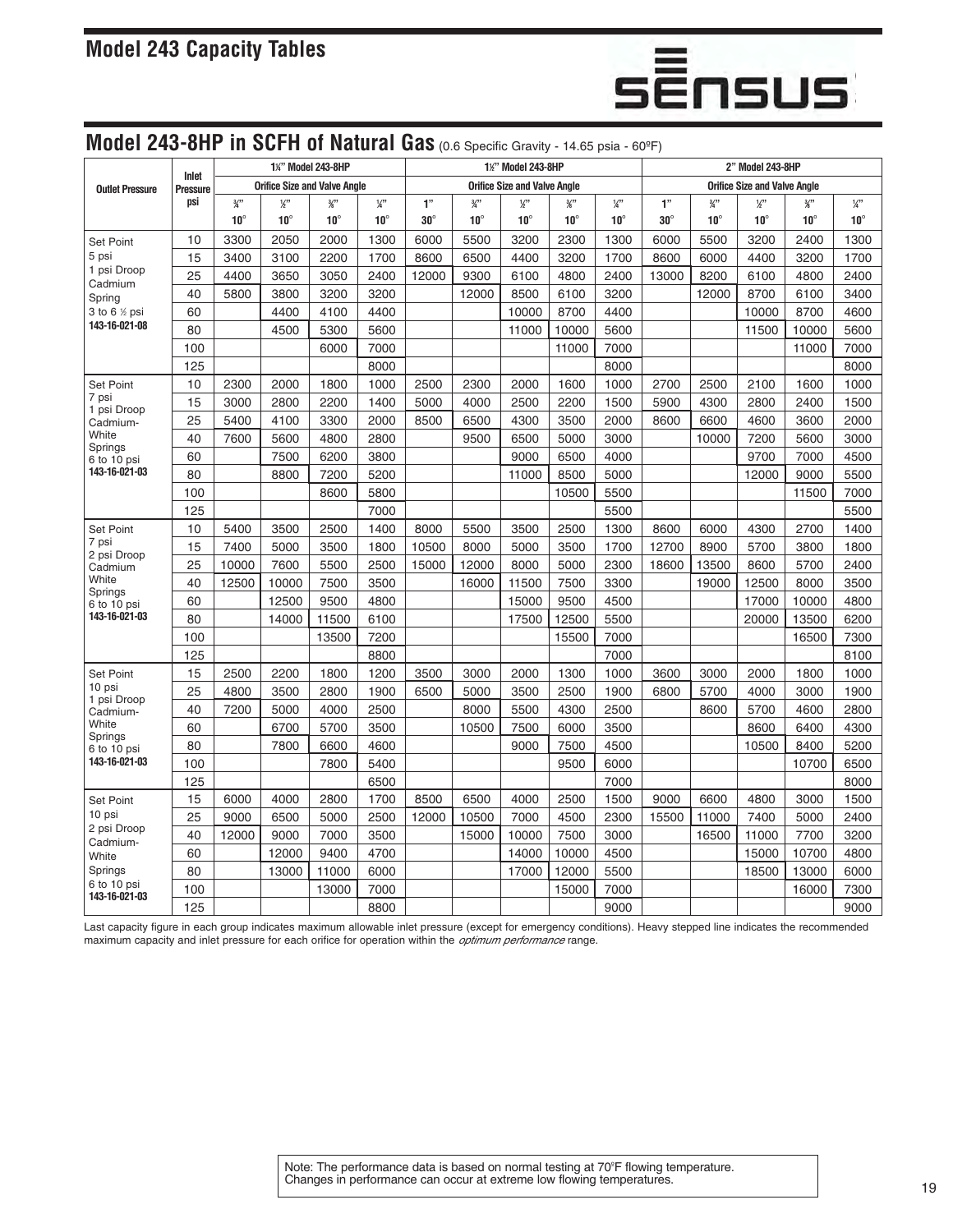#### **Maximum Emergency Pressures**

**NOTE: The use of an internal or external relief valve is recommended for installations subjected to no flow for extended periods of time, such as pilotless ignition systems. A travel stop stem is located in the 243-12-1 and 243-12-4 to provide over-pressurization protection to internal components during overpressurization.**

The maximum pressure the regulator inlet may be subjected to under abnormal conditions without causing damage to the regulator is the maximum allowable inlet pressure (from the capacity tables, pages 8 through 19) plus 50 psi.

The maximum pressure the diaphragm may be subjected to without causing damage to the internal parts of the regulator is:

243-12-1......... set point + 3 psi 243-12-2, 243-8-1 and 243-8-2........... set point + 5 psi 243-8HP........ set point + 5 psi

Set point is defined as the outlet pressure a regulator is adjusted to deliver.

If any of the pressure limits are exceeded, the regulator must be taken out of service and inspected. All damaged or otherwise unsatisfactory parts must be repaired or replaced.

The maximum pressure that can be safely contained by the diaphragm case is: 243-12-1 and 243-12-2........................ 15 psi 243-8-1 and 243-8-2...... 15 psi 243-8HP....................... 25 psi

Safely contained means no leakage as well as no bursting

Before using any of the above data, make sure this entire section is clearly understood.

#### **Overpressurization Protection**

Protect the downstream piping system and the regulator's low pressure chambers against overpressurization due to possible regulator malfunction or failure to

achieve positive lockup. The allowable outlet pressure is the lowest of the maximum pressures permitted by federal codes, state codes, Bulletin RDS-1498 or other

applicable standards. The method of protection can be a relief valve, monitor regulator, shut-off device or similar mechanism.

**Monitoring** A monitor set consists of two regulators in series as shown. The monitor is the standby. It takes control if a failure in the operating regulator causes outlet pressure to exceed normal.

> Either regulator may be used as the monitor. In both cases the upstream regulator must have a blocked throat and external control line as shown for the 243 on page 7. Also, the control line for the upstream regulator connects into the outlet piping all the way downstream. . . that is, downstream of the downstream regulator.

The illustration shows a typical 243 monitor set. While the downstream regulator is shown as operating and the upstream regulator is shown as the monitor, the two can be reversed. There are reasons for doing it one way or the other depending on user's practice. Stop and bypass valves, not shown, likewise would depend on user's preference and practice.

Either way, the operating regulator is adjusted for the normal outlet pressure. The monitor is adjusted somewhat higher so it is normally full open. If a failure in the operating regulator causes excessive increase in outlet pressure, the monitor will go into operation to hold outlet pressure at its set point.

Monitoring is an effective and dependable method of providing overpressure protection. A significant advantage is that it provides the protection without wasting gas to atmosphere. Refer to Bulletin RDS-1306-2 (Package monitor sets 243-DOT) for more information.

When a 243 is used to monitor another 243 with an identical orifice size, the total maximum capacity through both can be figured at 70% of the rated capacity for one regulator. This applies with the monitor located upstream or downstream.



**Periodic Inspection:** Regulators are pressure control devices with numerous moving parts subject to wear that is dependent upon particular operating conditions. To assure continuous satisfactory operation, a periodic inspection schedule must be adhered to with the frequency of inspection determined by the severity of service and applicable laws and regulations. **See Bulletin RM-1306 field service instructions.**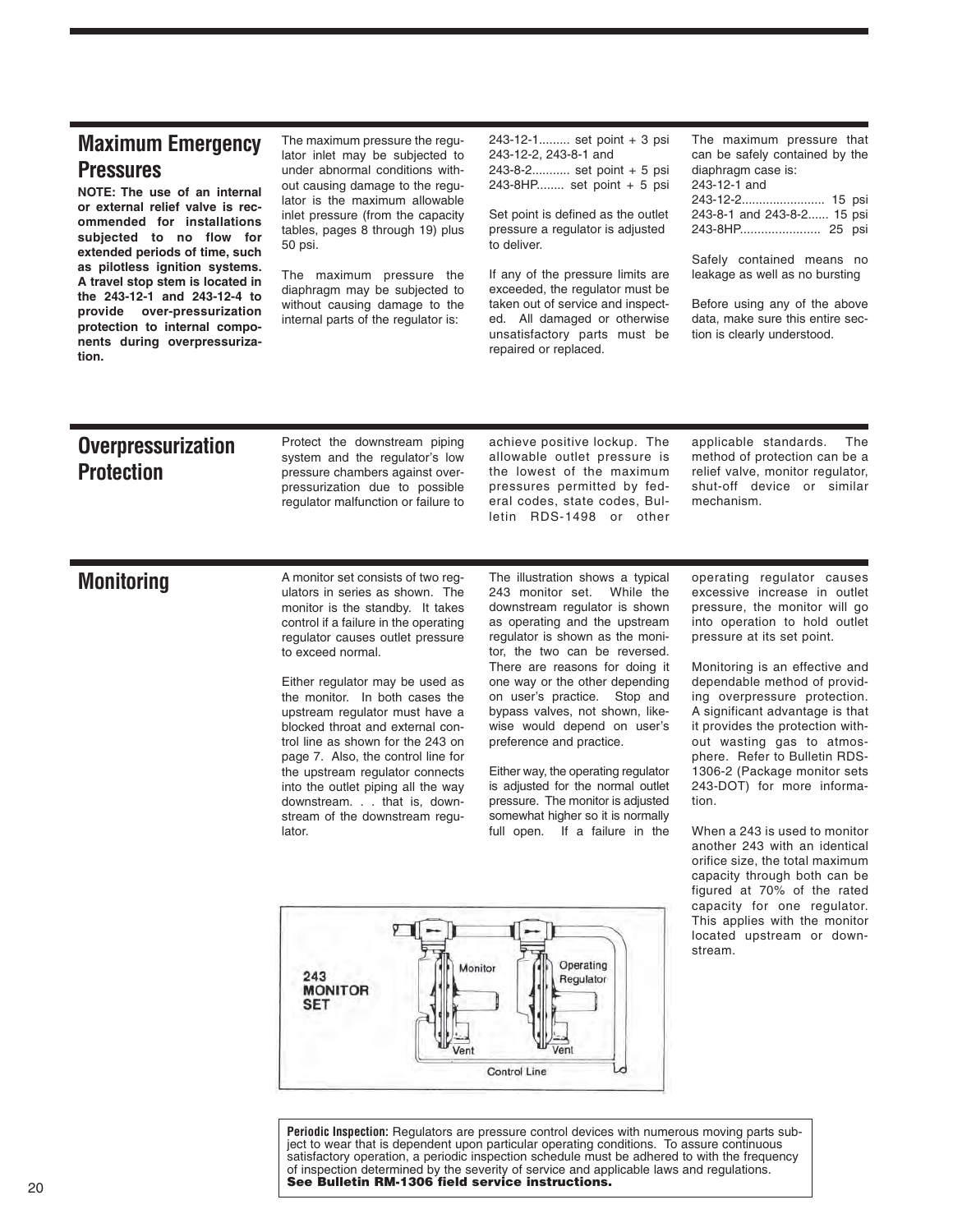#### **Mounting Positions**

**The 243 Service Regulator can be provided in any of the positions shown. Specify by position number when ordering.**

#### **CAUTION**

**The diaphragm case vent must be positioned to protect against flooding, drain water, ice formation, traffic, tampering, etc. The vent must be protected against nest building, animals, bees, insects, etc. to prevent vent blockage and minimize the chances of foreign materials from collecting in the vent side.**



**Dimensions**

| Model               | 243-12               | 243-8           | 243-8HP                    |
|---------------------|----------------------|-----------------|----------------------------|
| A                   | 14"                  | $10\%$          | $10\%$ "                   |
| **B                 | $9\frac{3}{4}$       | $9\frac{3}{4}$  |                            |
| B1                  |                      |                 | $12\frac{3}{4}$            |
| С                   | $5\frac{3}{2}$       | $5\frac{3}{2}$  | $5\frac{1}{4}$             |
| ***C1               | $7\frac{1}{2}$       | $7\frac{1}{2}$  | $7\frac{1}{2}$             |
| ****C <sub>2</sub>  | $7\frac{7}{8}$       | $7\frac{7}{8}$  | $7\frac{7}{8}$             |
| D                   | $2\%$ "              | $2\frac{7}{8}$  | $2\frac{7}{8}$             |
| F                   | $10^{13}/^{2}$       | $8^{19}/^{27}$  | $8^{19}/^{27}$             |
| F                   | $6\frac{1}{32}$ "    | $4^{27}$ /32"   | $4^{27}$ / <sub>32</sub> " |
| G                   | $4^{11}/\frac{3}{2}$ | $4\frac{5}{32}$ | $4\frac{5}{32}$            |
| Shipping*<br>Weight | 27<br>lbs.           | 25<br>lbs.      | 29<br>lbs.                 |

\* Add 9 lbs. for flanges on 2" body \*\* 10" for 243-12-1 and 243-12-4, which include travel stop



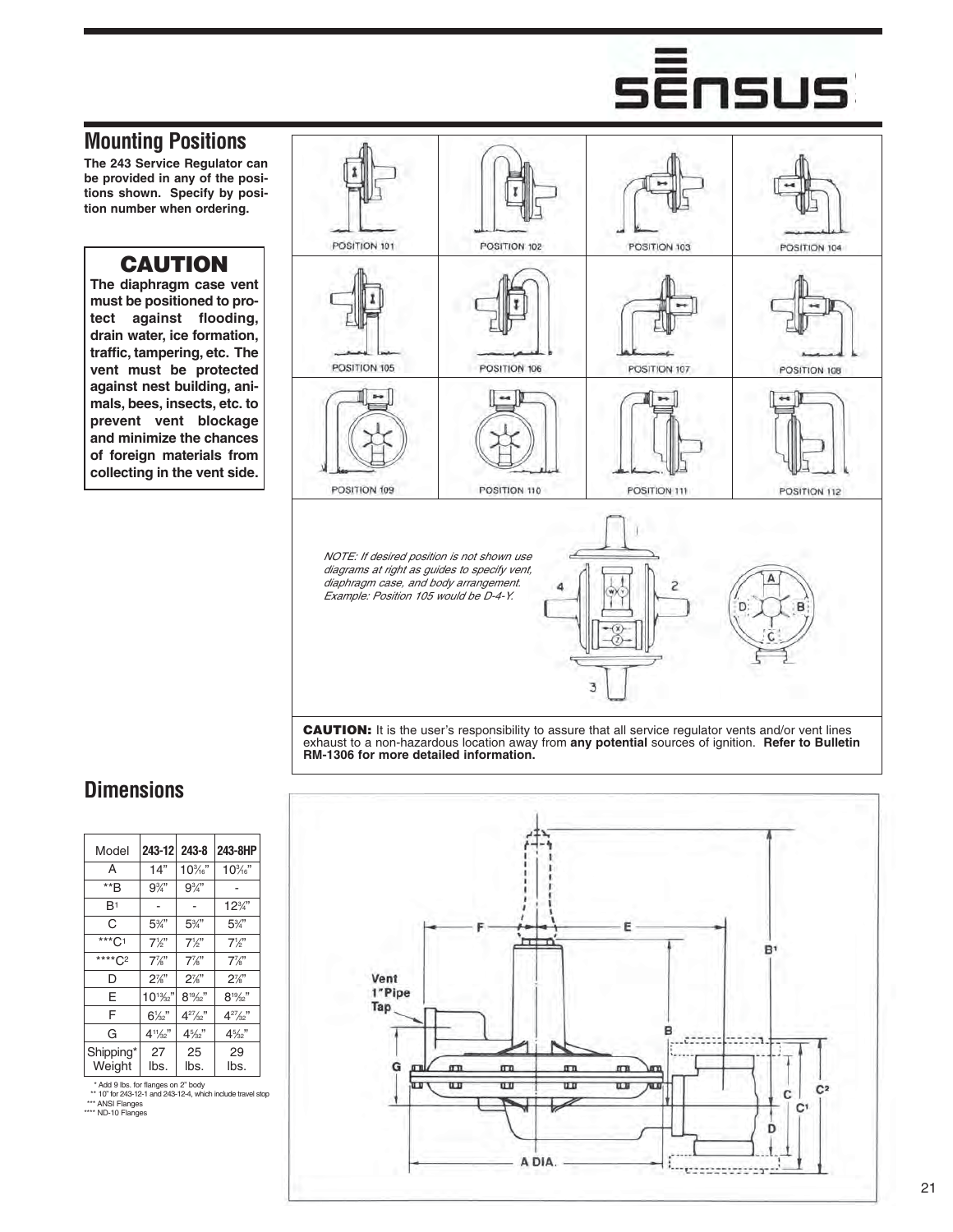#### **Materials of Construction**

| Diaphragm Case Die Cast Aluminum Alloy      |                         |
|---------------------------------------------|-------------------------|
| Diaphragm Buna-N with Nylon Fabric Insert   |                         |
|                                             |                         |
|                                             |                         |
|                                             |                         |
| ValveBuna-N Soft Seat in Aluminum Holder    |                         |
|                                             |                         |
|                                             |                         |
|                                             |                         |
|                                             |                         |
|                                             | <b>Zinc Die Casting</b> |
| Adjustment Screw, 243-8HP Zinc Plated Steel |                         |
|                                             |                         |
| Seal Cap, 243-8HP Cast Iron                 |                         |
|                                             |                         |

## **Full Open Capacity**

| Use the following formula for the full open capacity of 243                         |  |
|-------------------------------------------------------------------------------------|--|
|                                                                                     |  |
| regulators.<br>1. Q = K $\sqrt{Po(P_1-P_0)}$ (for $\frac{P_1}{P_0}$ less than 1.894 |  |
|                                                                                     |  |

- $Q =$  maximum capacity of the regulator (in SCFH of 0.6 specific gravity natural gas).
- $K =$  the "K" **factor**, the regulator constant (from the table)
- P1 = **absolute** inlet pressure (psia).
- P<sub>0</sub> = **absolute** outlet pressure (psia).

#### Orifice Size-in. K .207" 90 | 132 | 292 | 520 | 1100 | 1800 | 2480  $\frac{1}{4}$   $\frac{3}{4}$  $\frac{3}{8}$ "  $\frac{1}{2}$ "  $\frac{3}{4}$ "  $\frac{2}{4}$ " 1" 1 $\frac{1}{4}$ "

#### When sizing relief valves for use with 243 regulators, use full open capacity. Do not use capacity from capacity tables pages 8 through 19.

#### **Other Cases**

243 Regulators are mainly used on natural gas. However, they perform equally as well on LP gas, nitrogen, dry  $CO<sub>2</sub>$ , air and others. For capacities, multiply the table values on pages 8 thru 19 by the following correction factors:

| <b>OTHER GASES</b>                                     | <b>CORRECTION FACTOR</b>              |
|--------------------------------------------------------|---------------------------------------|
| Air (Specific Gravity 1.0)                             | 0.77                                  |
| Propane (Specific Gravity 1.53)                        | 0.63                                  |
| 1350 BTU Propane-Air Mix (1.20)                        | 0.71                                  |
| Nitrogen (Specific Gravity 0.97)                       | 0.79                                  |
| Dry Carbon Dioxide<br>(Specific Gravity 1.52)          | 0.63                                  |
| For other noncorrosive gases:<br>CORRECTION FACTOR $=$ | 0.6<br>Specific Gravity<br>of the Gas |

While used primarily on natural gas services, Model 243 regulators perform equally as well on LPG vapor, air,  $CO<sub>2</sub>$ , nitrogen and other inert gas applications. Please contact your Sensus Metering Systems representative for special construction which may be available for certain corrosive gases.

#### **How to Order** Specify:

1. Pipe size and model

- number (page 2). 2. Screwed or flanged
- connections
- 3. Mounting position
- 4. Orifice size and valve angle. 5. Inlet pressure (also maximum and minimum
- if available) 6. Outlet pressure setting
- 7. Capacity required (scfh)
- 8. Type of gas (natural gas, propane, etc.)
- 9. Spring part number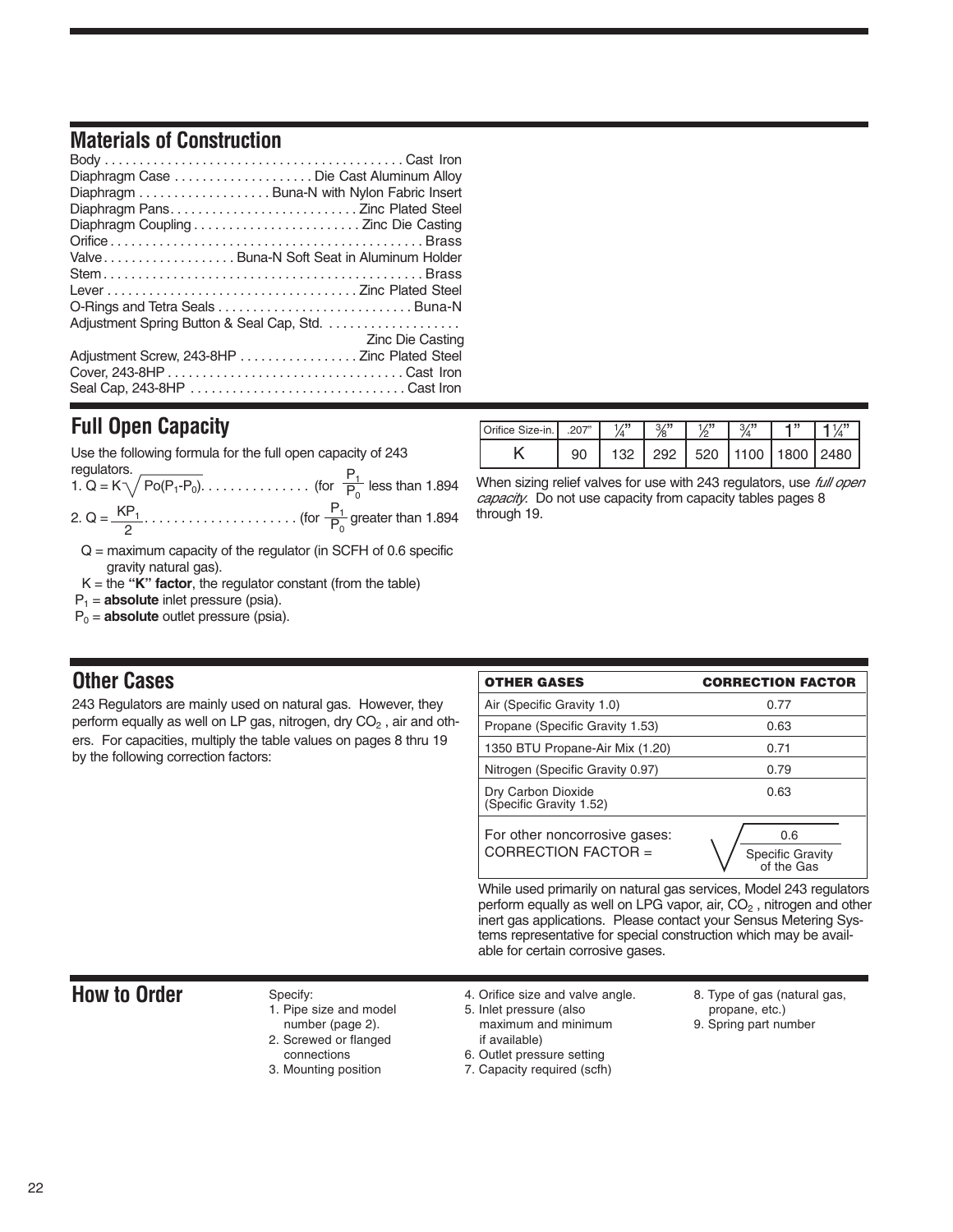#### **Other Sensus Gas Pressure Regulators**



Sensus **Sensus** produces a broad product line of Gas Pressure Regulators which are widely used throughout the natural gas industry. These regulators are also suitable for non-corrosive industrial gas applications such as propane,

#### **Multi-Purpose Service Regulators**

Model 043-C Bulletin: TD-1309 ½", ¾", 1", 1¼" pipe sizes Inlet pressures . . . . . . . . . . . . . . . . . . . . . . . . . . . . . . . . .to 125 psi Outlet pressures . . . . . . . . . . . . . . . . . . . . . 5" w.c. to 5 psi Capacity to 3500 CFH Available with 90º angle or straight-through body. Standard with internal relief valve.

#### Model 143-80

Bulletin: R-1301 3 ⁄4", 1", 11 ⁄4" pipe size Inlet pressures . . . . . . . . . . . . . . . . . . . . . . . . . . . . . . . . .to 125 psi Outlet pressures . . . . . . . . . . . . . . . . . . . . . 31 ⁄2" w.c. to 6 psi Capacity to 2000 CFH Optional internal relief valve and low pressure cut off.

#### butane, air, nitrogen, dry  $CO<sub>2</sub>$  etc. For additional information on a particular model, please request the indicated bulletin from the local Sensus Metering Systems sales office, or visit our website at www.sensus.com

#### **Industrial Field Regulators**

For intermediate to high pressure applications. Ideal on pipeline taps servicing plants and buildings. Appropriate for double stage reduction ahead of service regulators, and for high pressure burners and compressed air systems.

#### 046

| Bulletin: R-1312                            |  |
|---------------------------------------------|--|
| 34", 1", 114" pipe sizes                    |  |
|                                             |  |
|                                             |  |
| Capacity to 40,000 SCFH                     |  |
| Optional monitor and internal relief valve. |  |
| 141A                                        |  |
| Bulletin: R-1311                            |  |
| 2" nine size.                               |  |

| 2" pipe size            |  |
|-------------------------|--|
|                         |  |
|                         |  |
| Capacity to 55,000 SCFH |  |

#### **Pilot Loaded Regulators**

For intermediate and high pressure applications requiring precise pressure reduction with minimal droop. Ideal for standard and high capacity flows on burners, driers, dehydrators and compressor line. Appropriate for fixed factor billing.

243-RPC Bulletin: R-1343  $1\frac{1}{4}$ ,  $1\frac{1}{2}$  and 2" pipe size Inlet pressures......to 150 psi Outlet pressures...........31 ⁄2" w.c. to 35 psi Capacity to 76,000 SCFH

1100 Bulletin: R-1341 Pipe Size: 2" (screwed or flanged) Inlet pressures......to 400 psi Outlet pressures........3" w.c. to 100 psi Capacity to 414,000 SCFH

1200 Bulletin: R-1342 Pipe Size: 2" (flanged) Inlet pressures....to 1200 psi Outlet pressures....20 to 600 psi Capacity to 789,000 SCFH

| Sensus | also produces Industrial and Combustion Regulators; High Pressure, High Capacity Regulators: and Safety Relief |
|--------|----------------------------------------------------------------------------------------------------------------|
|        | Valves. Detailed information available upon request.                                                           |